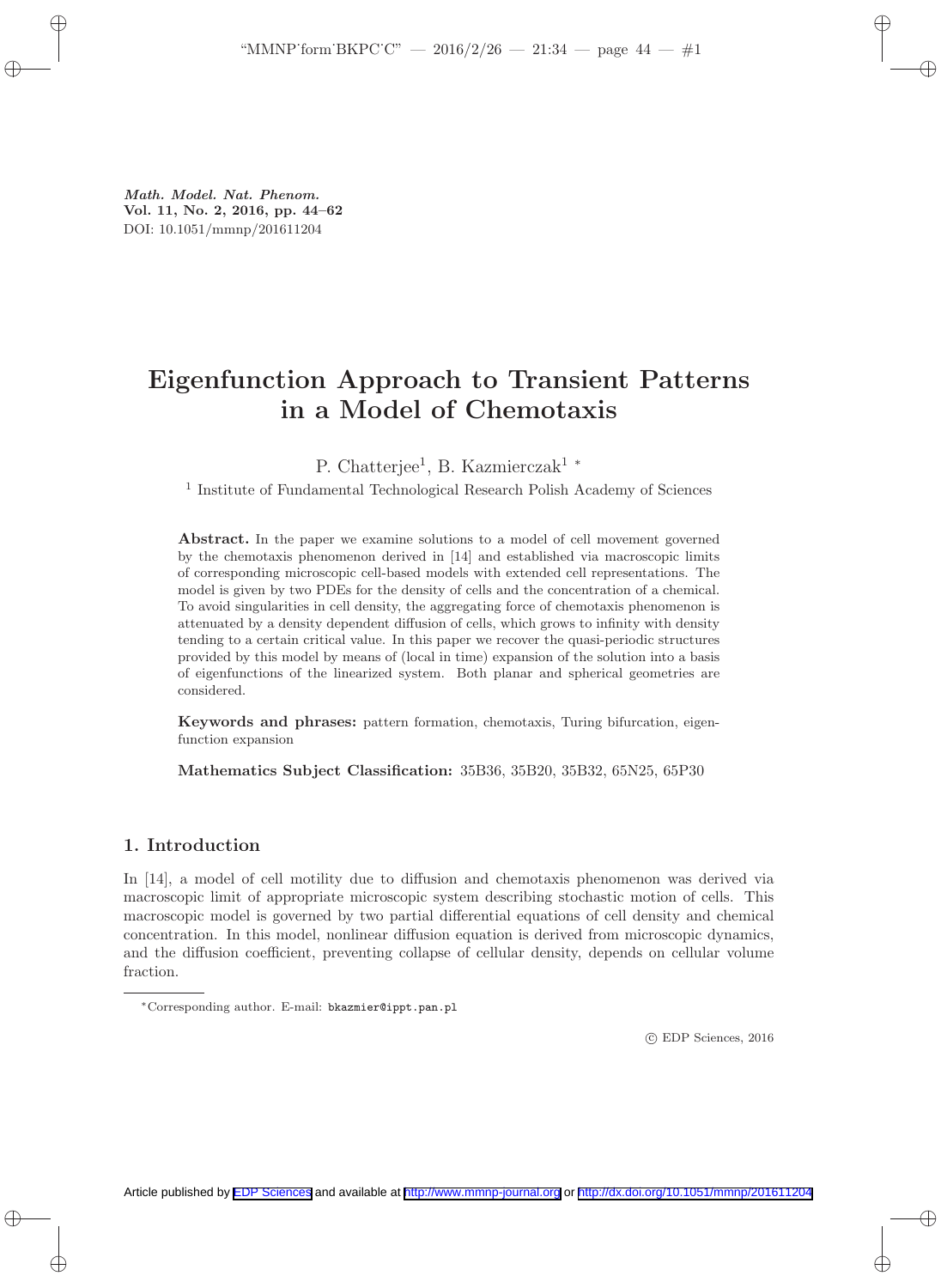The nonlinear spatially two-dimensional diffusion equation for the evolution of cellular density  $p(\mathbf{r}, t)$  proposed in [14] has the form:

$$
\partial_t p(\mathbf{r}, t) = D \nabla_\mathbf{r} \cdot ( \Gamma(\phi) \nabla_\mathbf{r} p(\mathbf{r}, t) ) - \chi_0 \nabla_\mathbf{r} \cdot [ p(\mathbf{r}, t) \nabla_\mathbf{r} c(\mathbf{r}, t) ] \tag{1.1}
$$

where  $\mathbf{r} = (x, y)$  is a vector of spatial coordinates and

$$
\Gamma(\phi) = \frac{1 + \phi}{1 - \phi + \phi \ln(\phi)}.
$$
\n(1.2)

This nonlinear diffusion equation is coupled with equation for the evolution of the chemical field  $c(\mathbf{r}, t)$ :

$$
\partial_t c(\mathbf{r}, t) = D_c \nabla_{\mathbf{r}}^2 c(\mathbf{r}, t) + \tilde{a} p(\mathbf{r}, t) - \gamma c(\mathbf{r}, t). \tag{1.3}
$$

In equation (1.1),  $\phi$  is the local volume fraction occupied by cells. It is assumed that cells are fluctuating rectangles and  $\phi = L_x^{(0)} L_y^{(0)} p(\mathbf{r}, t)$ , where  $L_x^{(0)}$ ,  $L_y^{(0)}$  are average length and width of a cell. Thus system (1.1) and (1.3) can be written in an equivalent way:

$$
\partial_t \phi(\mathbf{r}, t) = D \nabla_\mathbf{r} \cdot ( \Gamma(\phi(\mathbf{r}, t)) \nabla_\mathbf{r} \phi(\mathbf{r}, t) ) - \chi_0 \nabla_\mathbf{r} \cdot [\phi(\mathbf{r}, t) \nabla_\mathbf{r} c(\mathbf{r}, t) ], \tag{1.4}
$$

$$
\partial_t c(\mathbf{r}, t) = D_c \nabla_{\mathbf{r}}^2 c(\mathbf{r}, t) + a\phi(\mathbf{r}, t) - \gamma c(\mathbf{r}, t)
$$
\n(1.5)

where

$$
a = \frac{\tilde{a}}{L_x^{(0)} L_y^{(0)}}.
$$
\n(1.6)

Equations (1.4)-(1.5) are considered in a set  $\Omega \times (0,T)$ , where  $\Omega \subset \mathbb{R}^2$  and  $T > 0$ . It is supplemented by the no-flux boundary conditions

$$
\frac{\partial \phi}{\partial n}(\mathbf{r}, t) = 0, \quad \frac{\partial c}{\partial n}(\mathbf{r}, t) = 0 \quad \text{for } (\mathbf{r}, t) \in \partial \Omega \times (0, T) \tag{1.7}
$$

where  $\partial\Omega$  is the boundary of the domain  $\Omega$  and n is the unit outward normal to  $\partial\Omega$ . Initial conditions are

$$
\phi(\mathbf{r},0) = \phi_0(\mathbf{r}), \quad c(\mathbf{r},0) = c_0(\mathbf{r}). \tag{1.8}
$$

In equation (1.4), D is the diffusion coefficient for a motion of an isolated cell,  $\chi_0$  defines strength of chemotactic interactions with

$$
\chi_0 = D \ \mu \beta L_x^{(0)} L_y^{(0)} \tag{1.9}
$$

where  $(-\mu)$  is an effective chemical potential,  $\beta = 1/T$  is the inverse effective temperature T of the cellular shape fluctuations, and

$$
L_x^{(0)} = L_{T_x} - J_{cm}/\lambda_x, \ L_y^{(0)} = L_{T_y} - J_{cm}/\lambda_y.
$$
 (1.10)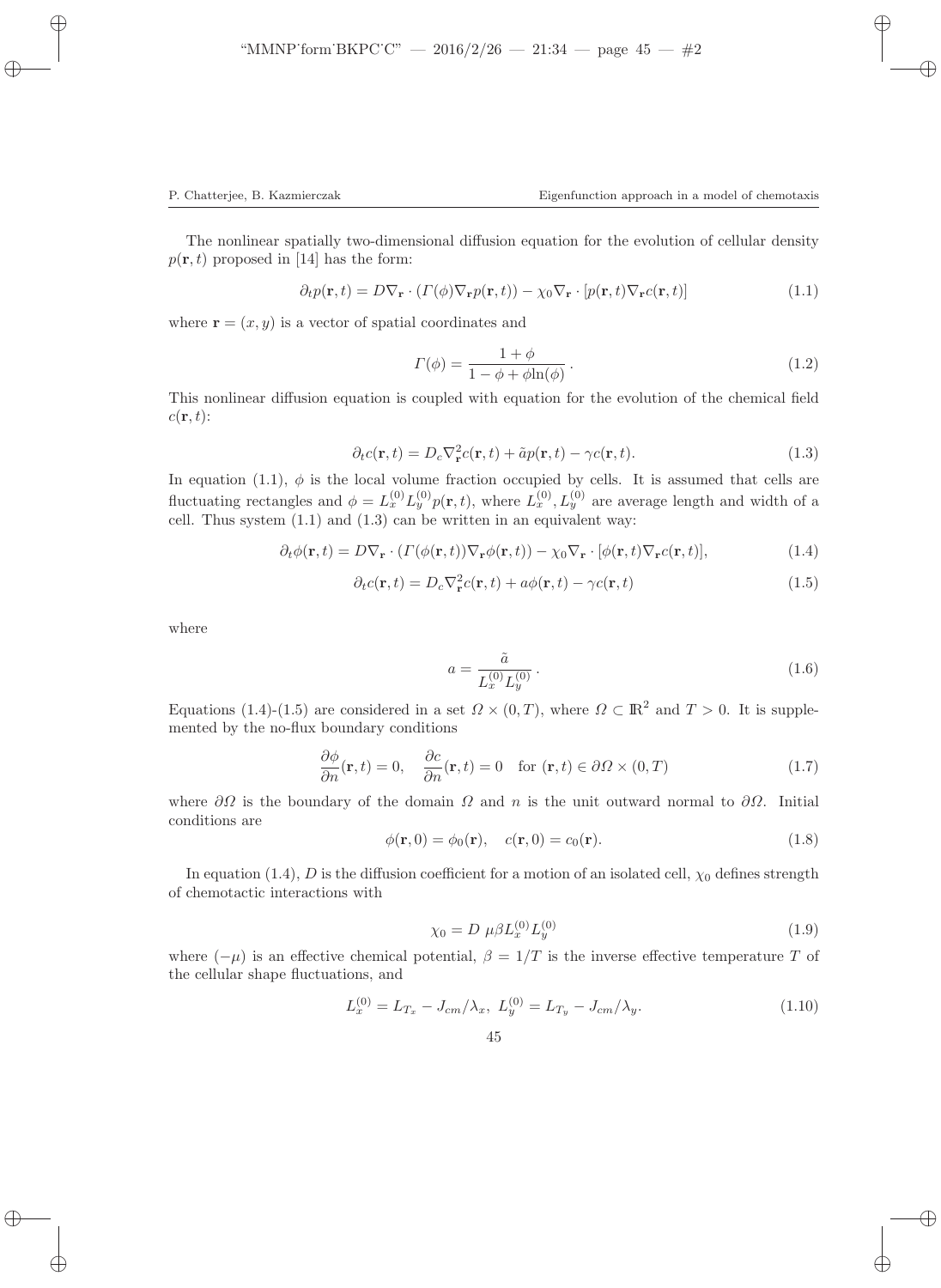$L_{T_{x(y)}}$  are the target values of  $L_{x(y)}^{(0)}$  $x(y)$  and  $\lambda_x$ ,  $\lambda_y$  are suitable Lagrange multipliers.  $J_{cm}$  is the binding energy per unit length (see [14]).

In equation (1.5),  $D_c$  is the diffusion coefficient of the chemical c,  $\tilde{a}$  is its production rate, and  $\gamma$  is the decay rate.

The global in time existence of solutions to this system and some of their properties have been considered in [1].

System (1.4)-(1.5) can be used for description of biological phenomena, like formation of open network structures in limb cell cultures [5, 6] and vasculogenesis [9, 10], where a population of cells interact directly and via diffusible factors. These processes are crucial in embryo development. Aggregating mechanisms in limb cells lead to the formation of chondrogenetic structures, whereas vasculogenesis leads to the formation of blood vessels in the embryo. In [14], examples of applications of system (1.4)-(1.5) were analyzed numerically. In particular, an interim pattern for relatively small times has been obtained numerically starting from random initial data (see Figure 6 in  $[14]$ ). Such patterns may be transient as a solution to system  $(1.4)-(1.5)$ , i.e. it may exist for some time and then disappear, or it may be unstable. However, in this paper we are not interested in the asymptotic behaviour of this local in time pattern. Such an approach may be justified by the fact that many biological systems pass through the weakly non-stable states (transient patterns), which can be stabilized by another kind of phenomenon (not taken into account in the considered model).

The specific aim of our study is to recover the quasi-periodic structures provided by the model (1.4)-(1.5) by using their expansion in terms of eigenfunctions of the linearized system. The symbolic program in Mathematica is used for calculating such expansion. We will be interested both in the planar and in the spherical case. The spherical case may correspond to the process of angiogenesis on the surface of the tumour region. It may also refer to the process of receptor clusterization in the phenomenon of immune cell activation.

# 2. Absence of patterns for small values of  $\mu$

First, let us state a nonnegativity lemma. The nonnegativity of solutions to system  $(1.4)-(1.5)$ subject to nonnegative initial data follows from Theorem 1 in [1]. Here, for the reader's convenience, we will sketch an independent proof of this fact.

**Lemma 2.1.** Suppose that  $\phi$  and c are solutions to system  $(1.4)-(1.5)$  of class  $C_{r,t}^{2,1}(\Omega \times (0,T)).$ Suppose that  $\phi_0(r) \geq 0$  and  $c_0(r) \geq 0$  for all  $r \in \Omega$ . Then  $\phi(r, t) \geq 0$  and  $c(r, t) \geq 0$  for all  $(r, t) \in \Omega \times (0, T)$ . Moreover,

$$
\frac{\partial}{\partial t} \int_{\Omega} \phi(\mathbf{r}, t) d\mathbf{r} = 0.
$$
\n(2.1)

It means that the volume fraction occupied by cells is conserved in the course of evolution.

*Proof.* To prove the positivity let us first extend the function  $\Gamma$  for  $\phi < 0$  in the space of continuous functions by assuming that  $\Gamma(\phi) \equiv \Gamma(0) = 1$  and the derivative of  $\Gamma(\phi)$  is continuous. Now, we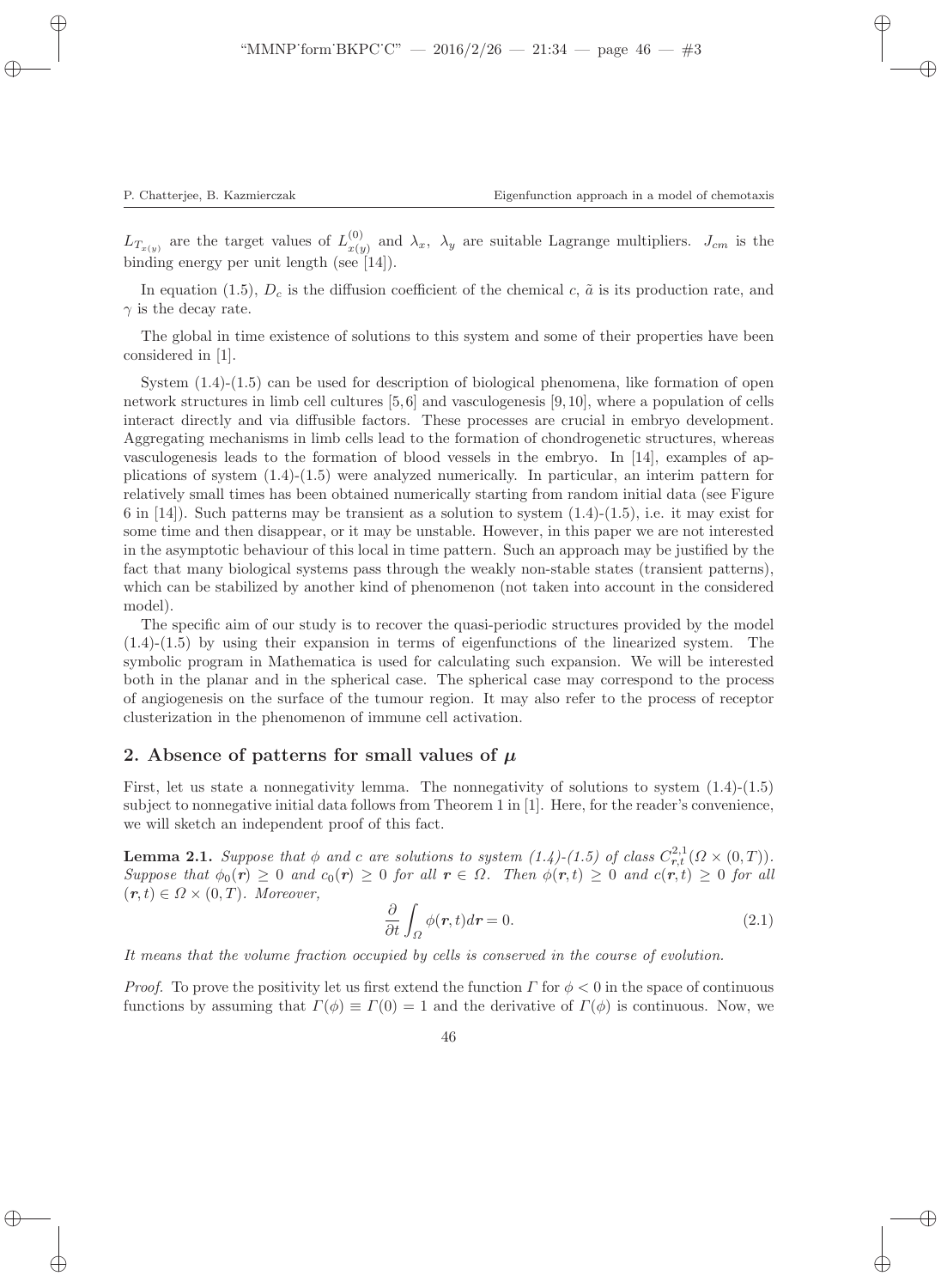may proceed, e.g. using the method applied in [13] to a model having the similar structure but differing in the form of the nonlinear diffusion coefficient function. Next, integrating the both sides of equation (1.4) over the region  $\Omega$ , applying Gauss-Ostrogradskii's theorem and using the zero-flux boundary conditions for  $\phi$  and c we obtain (2.1).

In our next step, we will prove that non-constant stationary solutions to system  $(1.4)-(1.5)$  exist only for sufficiently large chemotaxis constant  $\chi_0$ . Thus let us consider the stationary counterpart of the system  $(1.4)-(1.5)$ :

$$
D\nabla_{\mathbf{r}} \cdot (T(\phi(\mathbf{r}))\nabla_{\mathbf{r}}\phi(\mathbf{r})) - \chi_0 \nabla_{\mathbf{r}} \cdot [\phi(\mathbf{r})\nabla_{\mathbf{r}}c(\mathbf{r})] = 0, \tag{2.2}
$$

$$
D_c \nabla_{\mathbf{r}}^2 c(\mathbf{r}) + a\phi(\mathbf{r}) - \gamma c(\mathbf{r}) = 0.
$$
 (2.3)

Let  $\chi_0 = 0$ . Then expanding the diffusion term in the first equation and integrating over  $\Omega$ , we obtain by means of the non-flux boundary conditions (1.8) that

$$
D\int_{\Omega} \Gamma_{,\phi}(\phi(\mathbf{r})) (\nabla_{\mathbf{r}} \phi(\mathbf{r}))^2 d\mathbf{r} = 0.
$$

Obviously, for  $\phi \in (0,1)$  and  $\Gamma(\phi)$  given by (1.2),  $\Gamma_{,\phi}(\phi) > 0$ . Hence Eq.(2.2) has no non-constant solutions with the values in the open interval  $(0, 1)$ . Consequently,  $\phi \equiv \phi_0 = const.$  It follows that  $Eq.(2.3)$  can be written as

$$
D_c \nabla_{\mathbf{r}}^2 p(\mathbf{r}) - \gamma p(\mathbf{r}) = 0
$$

where  $p(\mathbf{r}) = c(\mathbf{r}) - a\gamma^{-1}\phi_0$ . Multiplying the last equation by  $p(\mathbf{r})$  and integrating we conclude that  $\int_{\Omega} [D_c(\nabla_{\bf r} p({\bf r}))^2 + \gamma p({\bf r})^2] d\Omega = 0$  implying that  $p({\bf r}) \equiv 0$  and consequently that  $c({\bf r}) \equiv a\gamma^{-1}\phi_0$ .

We will prove that for  $\chi_0 > 0$ , but sufficiently small, system  $(2.2)-(2.3)$  has also only constant solutions. To do it, according to Lemma 2.1, we will supplement the system with conditions expressing the preservation of  $L^1$ -norm of the component  $\phi$ . That is to say, we demand that

$$
\int_{\Omega} \phi(\mathbf{r}) d\mathbf{r} = \phi_0 |\Omega|. \tag{2.4}
$$

**Lemma 2.2.** For all  $0 < \chi_0 < k_0$  with some  $k_0 > 0$  sufficiently small, the only solution to system  $(2.2),(2.3),(2.4)$  is equal to a spatially homogeneous solution  $(\phi, c) \equiv (\phi_0, a\gamma^{-1}\phi_0)$ .

*Proof.* To evade technical difficulties we will make a simplifying assumption that  $\Omega$  has a smooth boundary of  $C^{2+\alpha}$  class with  $\alpha \in (0,1)$ . The case of  $\partial\Omega$  having a finite number of singular points (like a rectangle defined in (3.5) and considered in the sequel) can be treated similarly. We will use the implicit function theorem. If we decompose  $\phi(x) = \psi(x) + \phi_0$ . Then solutions to system  $(2.2),(2.3),(2.4)$  can be viewed as zeros of the mapping: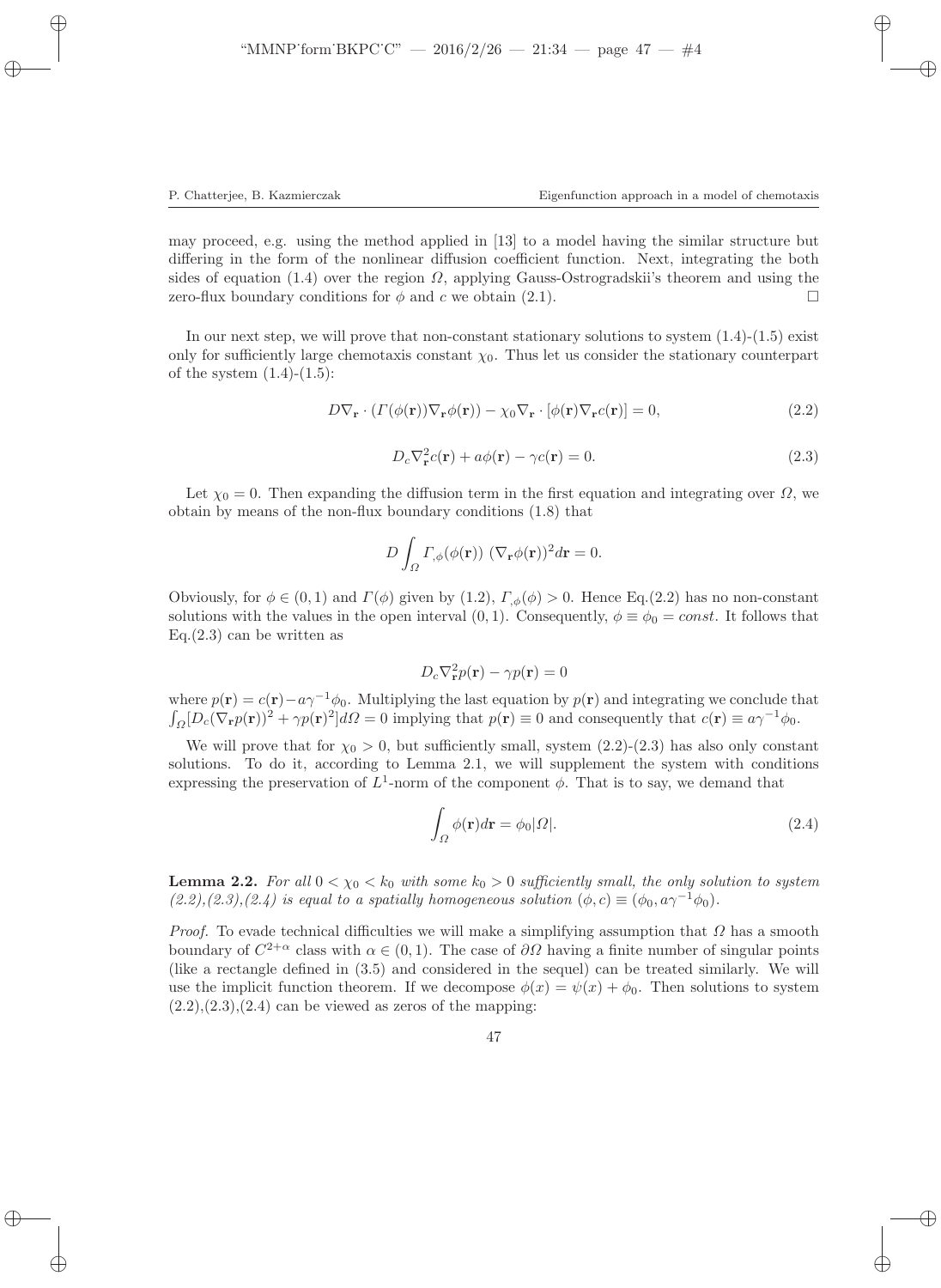$$
M: (\psi, c, \lambda) \to
$$
  
\n
$$
\left( D \nabla_{\mathbf{r}} \cdot ( \Gamma(\psi(\mathbf{r}) + \phi_0) \nabla_{\mathbf{r}} \psi(\mathbf{r})) - \lambda^2 \nabla_{\mathbf{r}} \cdot [(\psi + \phi_0)(\mathbf{r}) \nabla_{\mathbf{r}} c(\mathbf{r})],
$$
  
\n
$$
D_c \nabla_{\mathbf{r}}^2 c(\mathbf{r}) + a(\psi + \phi_0)(\mathbf{r}) - \gamma c(\mathbf{r}), \int_{\Omega} \psi(\mathbf{r}) d\mathbf{r} \right).
$$

This mapping acts from the space  $(\psi, c, \lambda) \ni C_N^{2+\alpha}(\Omega) \times C_N^{2+\alpha}(\Omega) \times \mathbb{R}$  to the space  $C^{\alpha}(\Omega) \times C_N^{2+\alpha}(\Omega)$  $C^{\alpha}(\Omega) \times \mathbb{R}$ . Here  $C_N^{2+\alpha}(\Omega)$  denotes the Banach space of twice continuously differentiable functions in  $\Omega$  with  $\alpha$ -Hölder continuous second derivatives, satisfying the homogeneous Neumann boundary conditions (see (1.7)), with the usual 'sup' norm,  $C^{\alpha}(\Omega)$  the Banach space of  $\alpha$ -Hölder continuous functions with the 'sup' norm, and  $\lambda^2$  stands for  $\chi_0$ . The mapping is well defined in some vicinity of the point  $(\phi, c, \lambda) = (\phi_0, a\gamma^{-1}\phi_0, 0)$ . The Frechet derivative (with respect to  $(\psi, c)$ )  $\mathcal{D}M_0$  at the point  $(\phi_0, a\gamma^{-1}\phi_0, 0)$  of the mapping M acting on the increments  $(\delta\psi, \delta c)$  has the form:

$$
\mathcal{D}M_0(\delta\psi, \delta c) =
$$
\n
$$
\left( DI(\phi_0) \nabla_{\mathbf{r}}^2 \delta \psi(\mathbf{r}), D_c \nabla_{\mathbf{r}}^2 \delta c(\mathbf{r}) + a \delta \psi(\mathbf{r}) - \gamma \delta c(\mathbf{r}), \int_{\Omega} \delta \psi(\mathbf{r}) d\mathbf{r} \right).
$$

This mapping is boundedly invertible. According to the theory of elliptic operators, to prove this fact, it suffices to show that the system

$$
\mathcal{D}M_0(\delta\psi,\delta c)=(0,0,0)
$$

has only zero solution. Thus multiplying the first equation  $DT(\phi_0)\nabla^2 \delta \psi(\mathbf{r}) = 0$  by  $\delta \psi$  and integrating, we can conclude that  $\int_{\Omega} (\nabla \psi)^2 d\Omega = 0$ . Hence  $\delta \psi \equiv const$  and the third equation implies that  $\delta \psi = 0$ . Next, multiplying the second equation by c we obtain  $\int_{\Omega} [D_c(\nabla_{\mathbf{r}} \delta c)^2 +$  $\gamma(\delta c)^2$   $d\Omega = 0$ , which implies that  $\delta c \equiv 0$ . Now, due to the implicit function theorem, the solution to system  $(2.2),(2.3),(2.4)$  can be obtained as a sequence of successive approximations and it is easy to prove that all the elements of this sequence are equal to zero.  $\Box$ 

#### 3. Eigenfunction expansion in the planar case

In this section we propose an approximate method of tracking the evolution of solutions of the system (1.4)-(1.5) via expansion of solutions on a basis of orthogonal functions in the region  $\Omega$ . This set will be formed by the eigenfunctions corresponding to linearization of the operators at the right hand sides of equations  $(1.4)-(1.5)$ . The linearization is done at an appropriately chosen spatially constant steady state corresponding to the chosen total number of cells. That is to say, for sufficiently small times we track the evolution of the initial data by means of the series composed of eigenfunctions corresponding to a spatially constant steady state with coefficients depending on the initial data and time.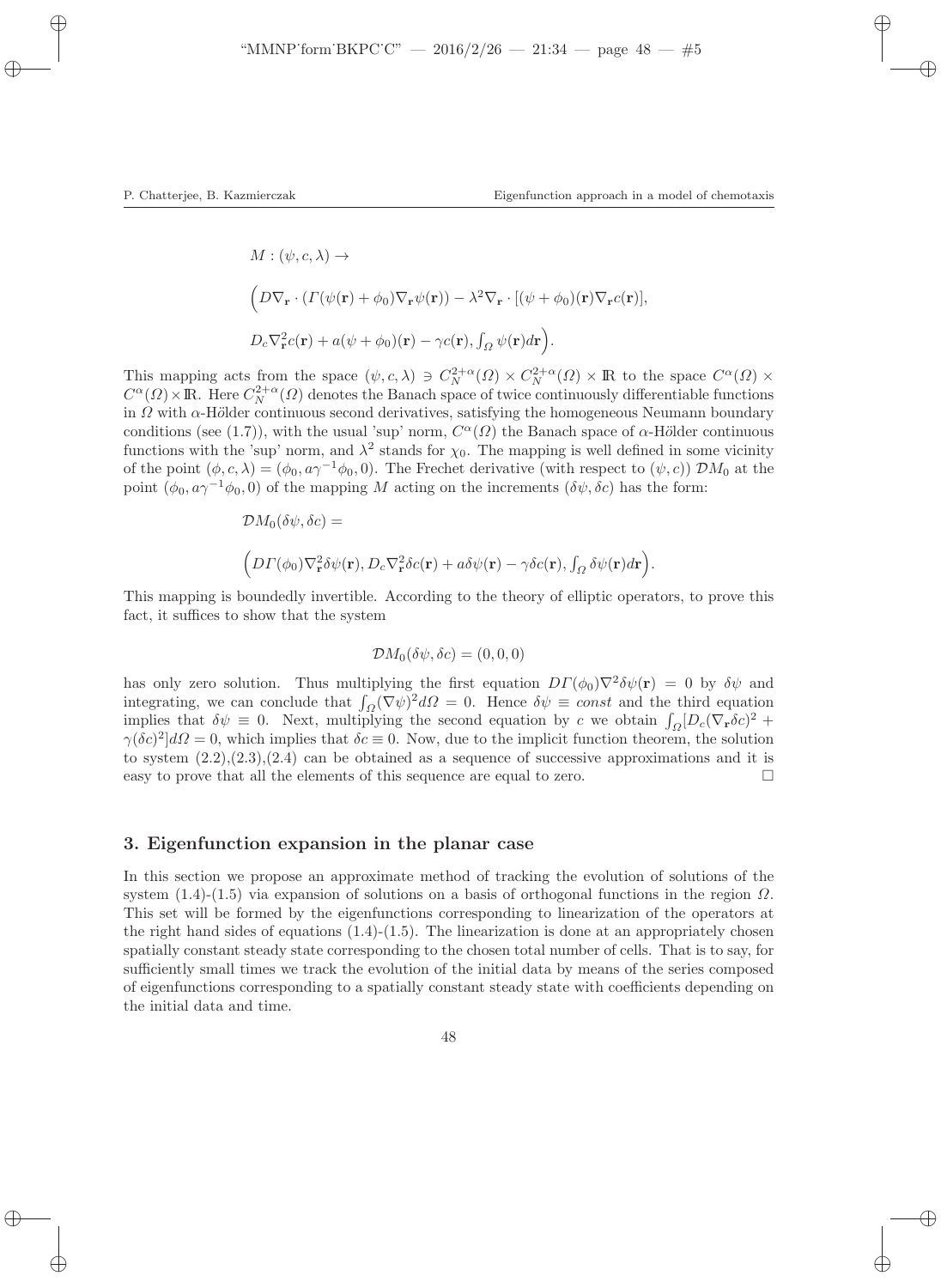Due to section 2, possible non-constant stationary patterns can exist only for sufficiently large values of the parameter  $\chi_0$ . Moreover, to be observed experimentally (or numerically for very long time scales), these stationary solutions should be stable. In this paper we will be however be interested in transient patterns, i.e. patterns which are not necessarily stable as solutions to system  $(1.4)-(1.5)$ , but may be an onset for patterns stabilized by some other factors not taken into account in the model of chemotaxis considered here. To be more precise, we are especially interested in the evolution of a random perturbation of the spatially homogeneous initial data. Principally our approach is to obtain spatial patterns follows the Turing bifurcation methodology. In the case of system  $(1.4)-(1.5)$ , the constant steady states are not isolated, because they are of the form  $(\phi, c) = (\phi_0, c_0) = (\phi_0, a\gamma^{-1}\phi_0)$  for any  $\phi_0 > 0$ , but due to Lemma 2.1 the L<sup>1</sup>-norm of the initial data are conserved. To follow the path worked out by the Turing bifurcation theory, let us start from linearizing system  $(1.4)$  -(1.5) around the constant steady state  $(\phi_0, c_0)$  and calculate the eigenvalues and eigenfunctions of the resulting system. The linearized time dependent system has the form

$$
\partial_t \phi(\mathbf{r}, t) = D\Gamma(\phi_0) \nabla_{\mathbf{r}}^2 \phi - \chi_0 \phi_0 \nabla_{\mathbf{r}}^2 c,\tag{3.1}
$$

$$
\partial_t c(\mathbf{r}, t) = D_c \nabla_{\mathbf{r}}^2 c + a\phi - \gamma c. \tag{3.2}
$$

This system can be written as

$$
\mathbf{u}_t = \mathbf{D}\nabla_{\mathbf{r}}^2 \mathbf{u} + \mathbf{B}\mathbf{u} \tag{3.3}
$$

where

$$
\mathbf{u} = \begin{pmatrix} \phi \\ c \end{pmatrix}, \quad \mathbf{D} = \begin{bmatrix} DT(\phi_0) - \chi_0 \phi_0 \\ 0 & D_c \end{bmatrix}, \quad \mathbf{B} = \begin{bmatrix} 0 & 0 \\ a & -\gamma \end{bmatrix}.
$$
 (3.4)

Before proceeding, let us specify the spatial region  $\Omega$ , which we will consider in the planar case. We thus assume that for some  $A > 0$ 

$$
\Omega := \{(x, y) : 0 < x, y < A\}.\tag{3.5}
$$

We will seek the solutions of system (3.3) as a linear combination of vector functions of the form

$$
\mathbf{W} = \mathbf{E}\cos(\frac{\pi kx}{A})\cos(\frac{\pi ly}{A})
$$
\n(3.6)

where  $k, l \in \mathbb{N} \cup \{0\}$  and  $\mathbf{E} \in \mathbb{R}^2$  should be appropriately chosen. Let us note that the set  $\{\cos(\frac{\pi kx}{A})\cos(\frac{\pi ly}{A}); k, l \in \mathbb{N} \cup \{0\}\}\)$  forms a complete orthogonal basis of the space  $L^2(\Omega)$  and each of the functions satisfies no-flux boundary condition in agreement with  $(1.7)$  (see also  $[2]$ ), so they are good to approximate the solutions to system (1.4)-(1.5). Inserting

$$
\mathbf{u} = e^{\lambda_{k,l}t} \mathbf{W}(\mathbf{r})
$$

into system (3.3) we obtain the algebraic system: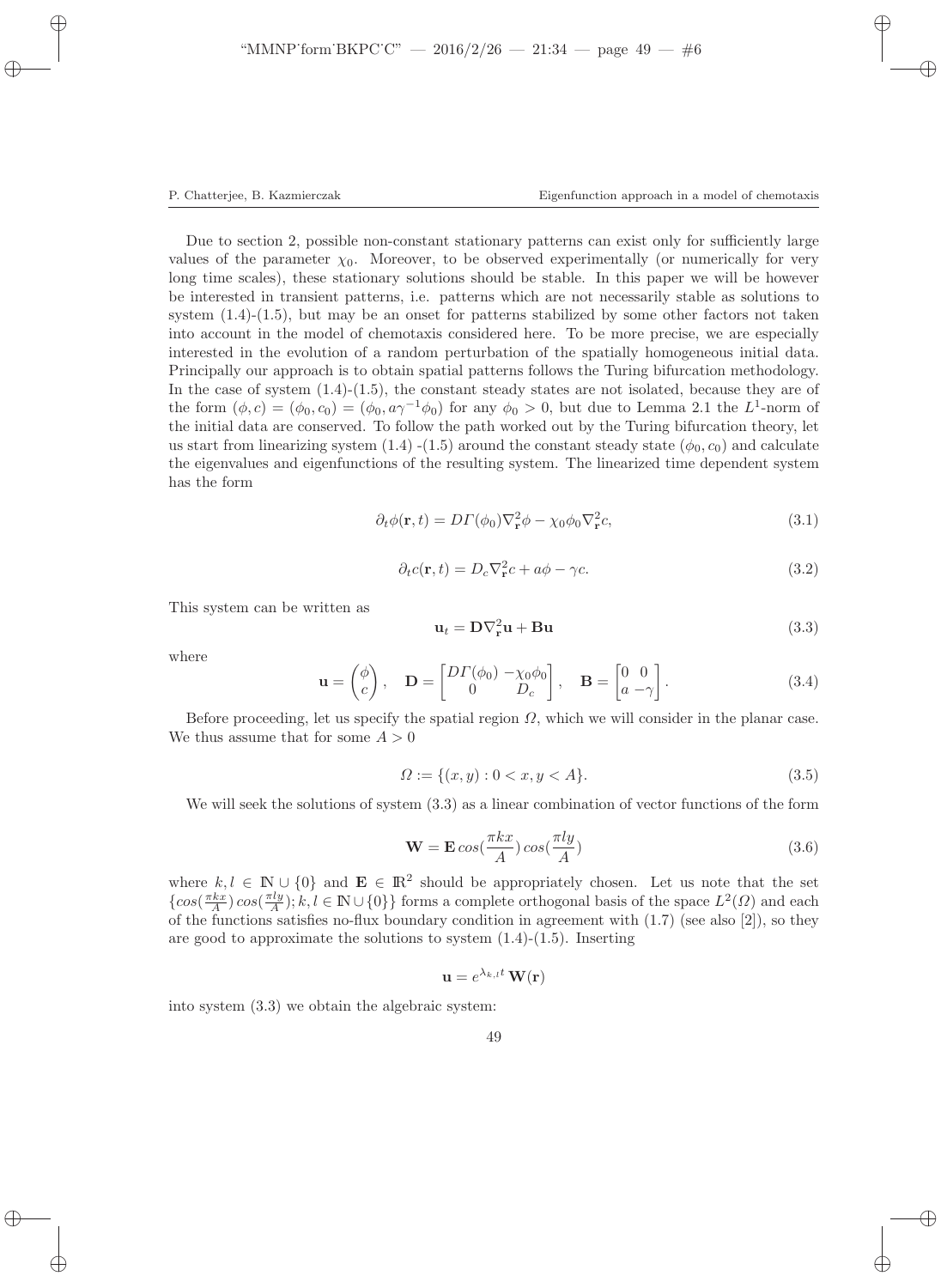$$
\lambda_{k,l} \mathbf{W} = -\mathbf{D} \mathbf{z}^2 \mathbf{W} + \mathbf{B} \mathbf{W} \tag{3.7}
$$

where we have defined

$$
\mathbf{z} := \sqrt{\frac{\pi^2}{A^2}} (k, l)^T := \sqrt{w} (k, l)^T.
$$
\n(3.8)

In view of (3.7), two things should be noticed. First, according to this equality, we can interpret W as the *eigenfunction* of the linearization of the *stationary* counterpart of system  $(1.4)-(1.5)$ corresponding to the *eigenvalue*  $\lambda_{k,l}$  of the matrix

$$
\mathbf{M} := \mathbf{B} - \mathbf{Dz}^2. \tag{3.9}
$$

Thus,  $\lambda_{k,l}$  is a solution to the equation:

$$
\det \begin{bmatrix} -z^2 D\Gamma(\phi_0) - \lambda & z^2 \chi_0 \phi_0 \\ a & -\gamma - z^2 D_c - \lambda \end{bmatrix} = 0 \tag{3.10}
$$

where  $z^2 = \mathbf{z}^2$ . Consequently, we obtain

$$
\lambda_{\pm k,l} =: \lambda_{\pm}(z^2) = \frac{1}{2} \{-b \pm \sqrt{b^2 - 4z^2c} \}
$$
\n(3.11)

where

$$
b = \gamma + (D\Gamma(\phi_0) + D_c)z^2,
$$
  
\n
$$
c = \gamma DT(\phi_0) + DD_c\Gamma(\phi_0)z^2 - a\chi_0\phi_0.
$$
\n(3.12)

It is easy to note that, independently of  $z^2 \geq 0$ , the right hand side of (3.11) is real for positive values of the parameters appearing in  $Eq.(3.10)$ . It is also seen from the above expressions that the '−' branch is strictly negative if  $\gamma > 0$ . Next, given the other parameters, the '+' branch can contain eigenvalues with positive real part if only  $c < 0$  for some values of  $z^2$ , i.e. if the chemotaxis parameter  $\chi_0$  is sufficiently large. Moreover, the eigenvalues with positive real part are real. Thus,  $\lambda_+(z^2) > 0$  if and only if

$$
z^{2} \in \left(0, \frac{a\chi_{0}\phi_{0} - \gamma DT(\phi_{0})}{DD_{c}\Gamma(\phi_{0})}\right)
$$
\n(3.13)

which, due to (1.9), is equivalent to

$$
z^{2} \in \left(0, \frac{\tilde{a}\mu\beta\phi_{0} - \gamma\Gamma(\phi_{0})}{D_{c}\Gamma(\phi_{0})}\right).
$$
\n(3.14)

Consequently, because the smallest positive value of  $z^2$  is equal to w, the above condition implies that there exists at least one positive eigenvalue, if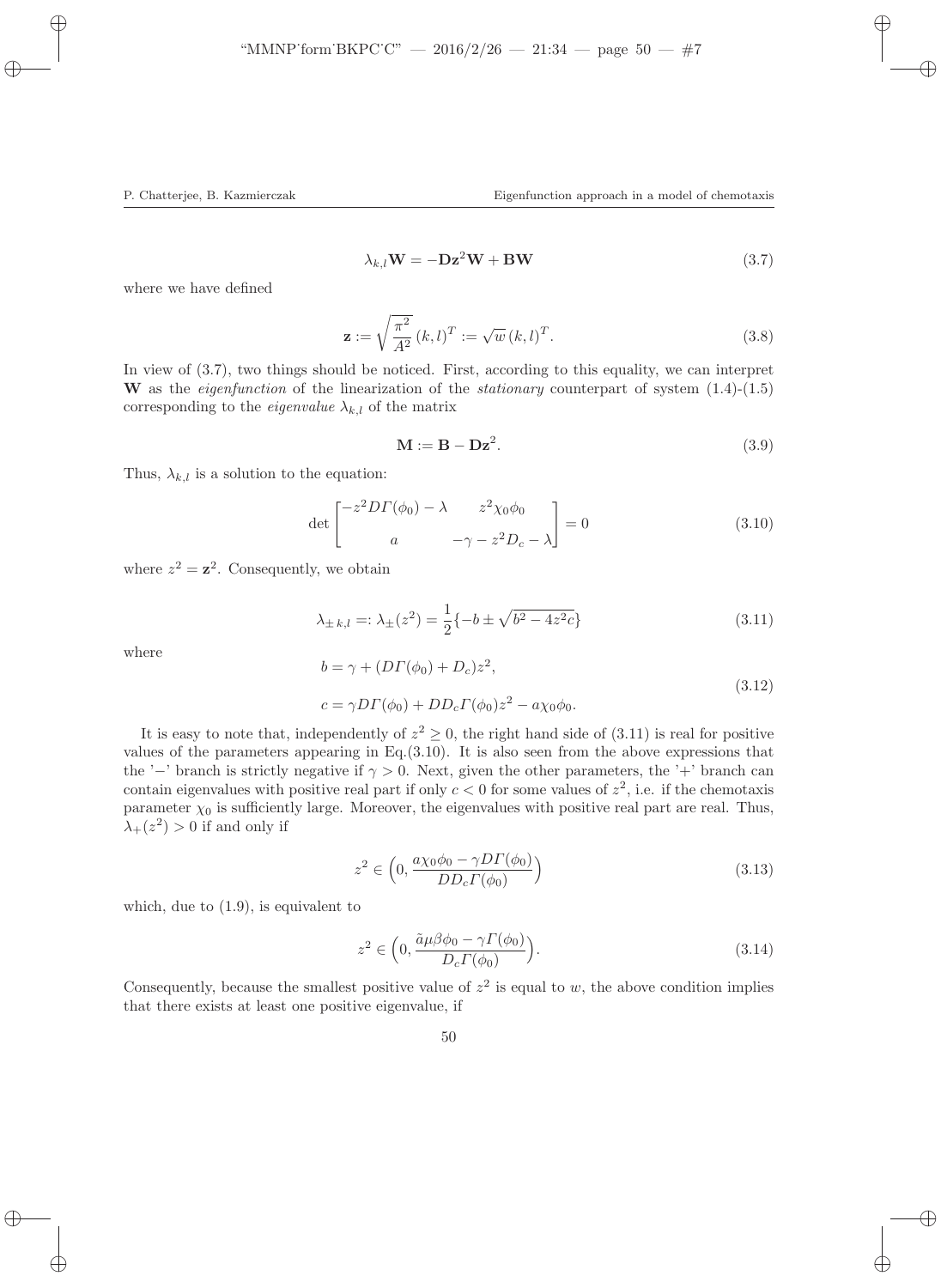$$
\chi_0 > \frac{D\Gamma(\phi_0)(\gamma + D_c w)}{a\phi_0}
$$

which, due to  $(1.6)$  and  $(1.9)$ , can be written as

$$
\mu > \frac{\Gamma(\phi_0)(\gamma + D_c w)}{a L_x^{(0)} L_y^{(0)} \beta \phi_0} = \frac{\Gamma(\phi_0)(\gamma + D_c w)}{\tilde{a}\beta \phi_0}.
$$
\n(3.15)

The above relations are illustrated in Figure 1. It is shown there for the set of parameters given by  $(3.18)$ , the '+' branch of eigenvalues comprises positive values (right panel), whereas if  $\mu = 0.005$  (instead of  $\mu = 0.1$ ), the two branches of eigenvalues are negative (left panel). The value of the right hand side of inequality (3.15) approximately equals to 0.0072.

Having the eigenvalues  $\lambda_{\pm}(z^2)$ , we can calculate the corresponding eigenvectors of M:

$$
\mathbf{E} = \mathbf{E}(\lambda_{\pm k,l}) = \mathbf{E}(\lambda_{\pm}(z^2)) := \mathbf{E}_{\pm}(z^2).
$$

It can be checked that we can normalize the eigenvectors by supposing that  $E_{\pm 1}(z^2) = 1$ . Suppose that at time  $t = 0$  we change the constant steady state by a spatially non-uniform perturbation  $\omega(\mathbf{r})$ . One can expect that, at least for some choices of  $\omega(\mathbf{r})$  the constant steady state may evolve to a solution exhibiting features of a spatial pattern. It is obvious that, locally in time, this may be the case, if the expansion of the function  $\omega$  on the basis of eigenfunctions of the linearized system contains non-zero contribution from the eigenfunctions assigned to positive eigenvalues of this system. To be more precise, let

$$
\omega(\mathbf{r}) = \begin{pmatrix} \omega_{\phi}(\mathbf{r}) \\ \omega_{c}(\mathbf{r}) \end{pmatrix} \cong \sum_{(k,l) \in \mathcal{M}_{+}} c_{+,k,l} \mathbf{W}_{+,k,l}(\mathbf{r}) + \sum_{(k,l) \in \mathcal{M}_{-}} c_{-,k,l} \mathbf{W}_{-,k,l}(\mathbf{r})
$$
(3.16)

where

$$
\mathbf{W}_{\pm k,l}(\mathbf{r}) := \mathbf{E}_{\pm}(z^2) \cos(\frac{\pi k x}{A}) \cos(\frac{\pi ly}{A}),
$$

and  $\mathcal{M}_{\pm}$  are given sets of pairs  $(k, l)$  such that  $k, l \in \mathbb{N} \cap \{0\}$  and  $(k, l) \neq (0, 0)$ . We thus assume that if

$$
U := \{(k, l) : \lambda_{+k, l} > 0\},\
$$

and

$$
\mathcal{C}:=\{(k,l):c_{k,l}\neq 0\},\
$$

then

$$
U\cap\mathcal{C}\neq\emptyset.
$$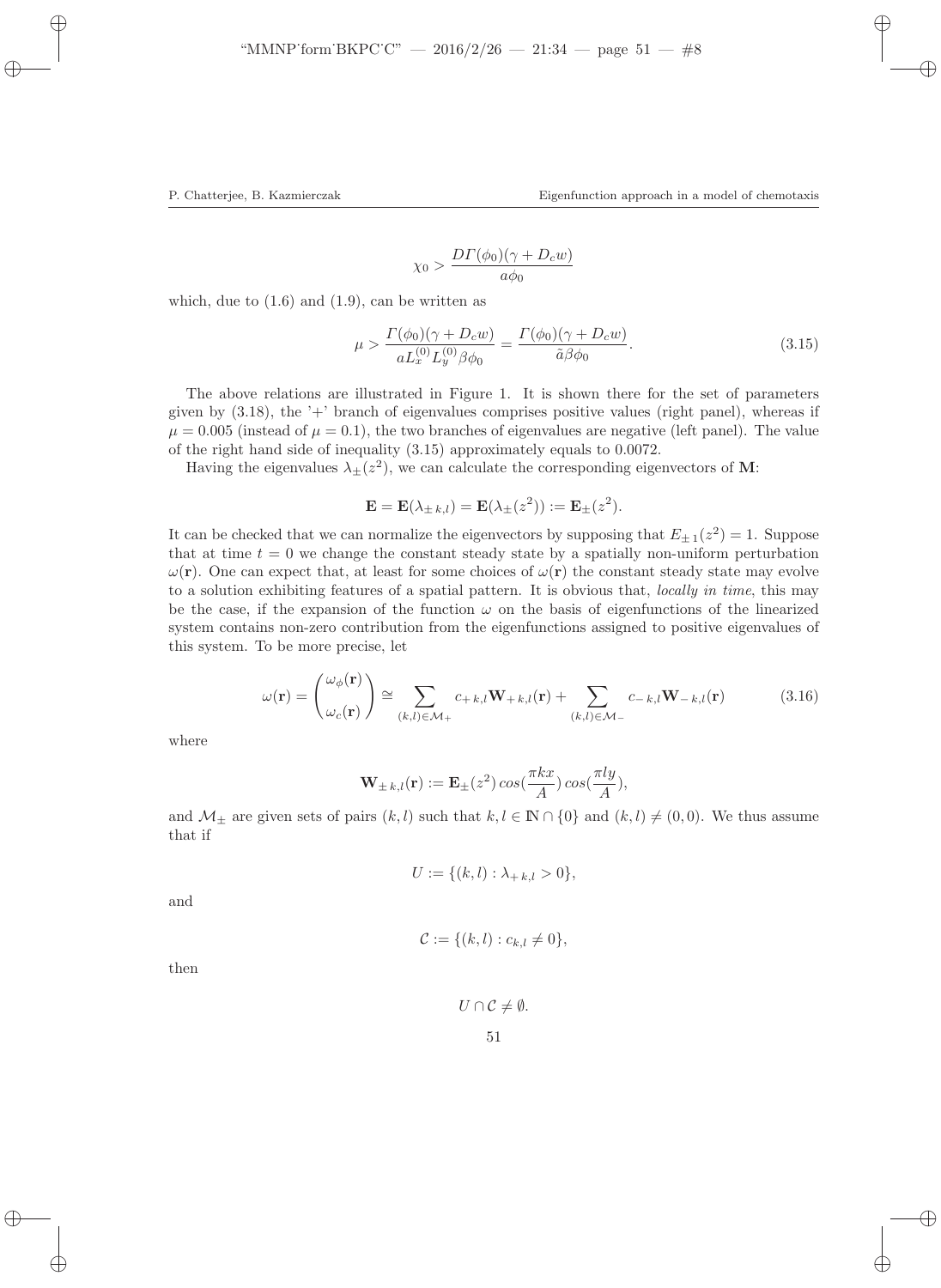In (3.16) we assume that the right hand side converges in an appropriate norm. To simplify the problem of convergence we will assume that

## $M_+$ , M are finite sets.

Such a cut off may be justified biologically by the nonzero size of the cells. As it is seen, in (3.16) we do not take into account the eigenvector corresponding to  $\lambda = 0$ , because this would be equivalent just to changing the constant spatially uniform state of the (linearized) system. The evolution of the initial data in (3.16) is given by the formula:

$$
\begin{pmatrix}\n\phi(\mathbf{r},t) \\
c(\mathbf{r},t)\n\end{pmatrix} \cong \begin{pmatrix}\n\phi_0 \\
c_0\n\end{pmatrix} + \n\tag{3.17}
$$
\n
$$
\sum_{(k,l)\in\mathcal{M}_+} c_{k,l}e^{\lambda_{k,l}t} \mathbf{W}_{k,l}(\mathbf{r}) + \sum_{(k,l)\in\mathcal{M}_-} c_{k,l}e^{\lambda_{k,l}t} \mathbf{W}_{k,l}(\mathbf{r}).
$$

Of course, the pattern may be transient as a solution to the nonlinear system  $(1.4)-(1.5)$ , i.e. it may exist for some time and then disappear, or it may be unstable. However, here we are not interested in the asymptotic in time behaviour of this local in time pattern. The justification of such an approach may be of a heuristic type. Thus, many biological systems pass through the weakly nonstable states (patterns), which give rise to another kind of phenomenon (not taken into account in the considered model). It seems that the vasculogenesis process is just such a phenomenon: after the formation of the preliminary pattern of endothelial precursor cells, other interactions come into being (e.g. mechanical ones), which stabilize the obtained structure.

Here, we present the result of the above sketched method of calculations for the values of parameters chosen in the reference [14]. To be more precise we refer to Figure 6 in this paper. The parameters are taken as follows:

$$
D = 1/16, A = 100, \tilde{a} = 3.0, L_x^0 = L_y^0 := L^0 = 0.6 - 0.002/1.5,
$$
  

$$
\beta = 15, \mu = 0.1, D_c = 0.5, \phi_0 = 0.54, \gamma = 0.014.
$$
 (3.18)

Hence, due to (1.9) we have  $\chi_0 = 0.0336$ . The value of  $\phi_0 = 0.54$  is implied by the fact that in Figure 6 in [14], 15000 cells were considered. The average volume of each of the cells is equal to  $0.6<sup>2</sup> = 0.36$ . As we assume that the cells are uniformly distributed inside the considered region, we conclude that the local volume fraction occupied by cells is equal to  $1500 * 0.36/100^2 = 0.54$ . Next, it is assumed that this steady state has been perturbed by 5%. The condition has been used in our simulations. As a result, for  $t = 60$ , we obtain a spatial distribution of volume fraction of cells coinciding with the distribution presented in Figure 6 in [14]. It is worthwhile to notice that, contrary to our symbolic approach, Figure 6 in [14] has been obtained by strictly numerical simulations. Next, in recovering transient structures, it is very important to take into account the whole set of eigenfunctions corresponding to both positive and negative eigenvalues of the linearized problem  $(3.1)-(3.2)$ , because for small times all of these functions may play a significant role in pattern formation.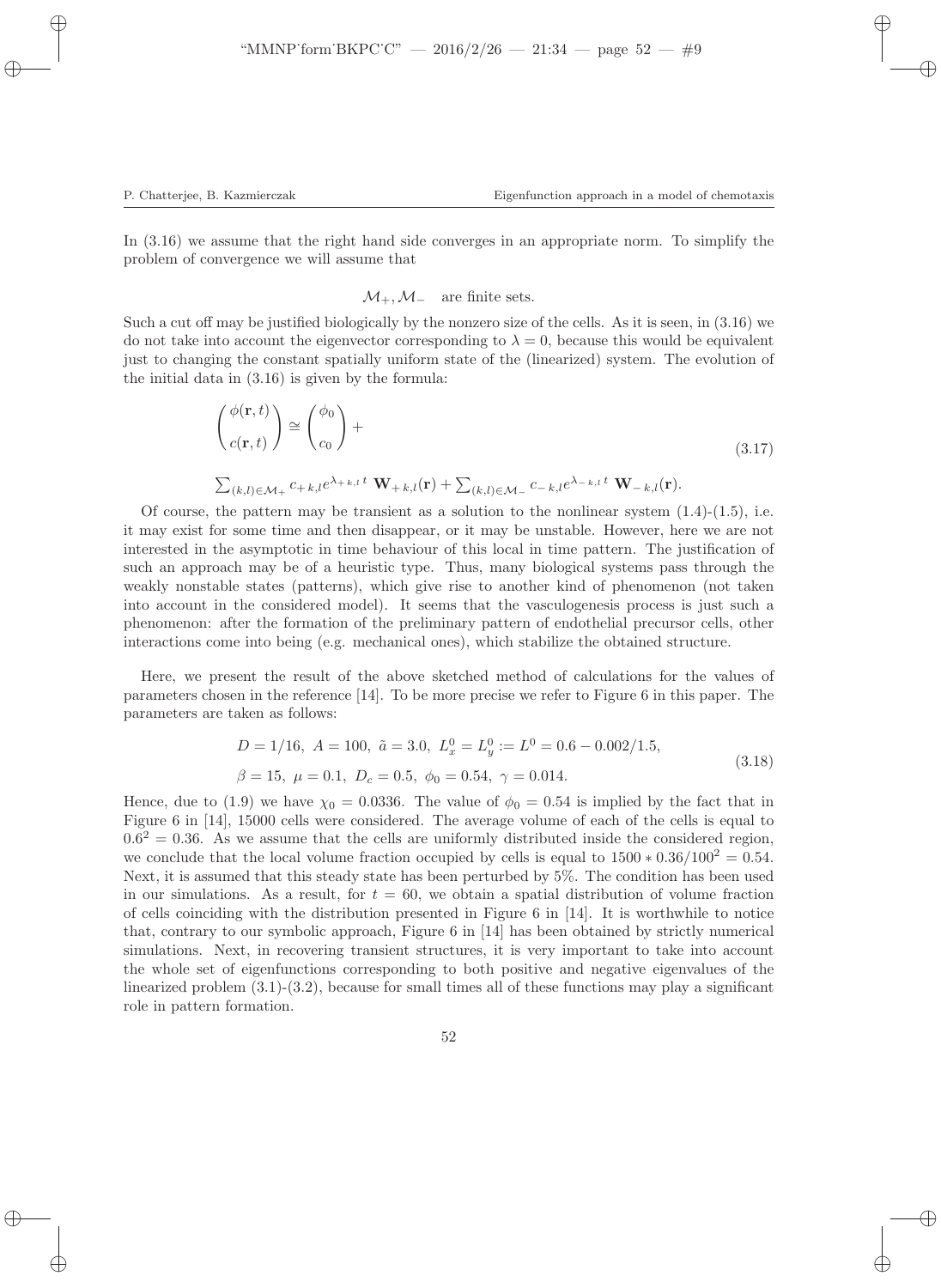Apart from appropriate ratio of diffusion coefficients, it seems that the main problem in applying the Turing instability methodology to biological models, is to choose properly the perturbation of the initial spatially homogeneous state of the system. We are interested first of all in the time evolution of cell density, which is crucial from the point of view of the developing embryo. We thus perturb the system from its spatially homogeneous state  $(\phi_0, c_0)$  by a nonuniform perturbation of the cell density  $\omega(x, y)$ . To guarantee the sufficient randomness of this perturbation we divide the spatial region  $\Omega = \{(x, y) : x \in (0, A), y \in (0, A)\}$  into smaller  $100^2$  squares  $S_{ij}$ ,  $1 \le i, j \le 100$ , with sides parallel to  $x$  and  $y$  axes of length equal to 1. For each of these squares we choose a random number  $r_{ij}$  from the interval [−1, 1] and define  $\omega_{\phi}$  as a piecewise continuous function

$$
\omega_{\phi}(x, y) = w r_{ij} H(S_{ij}) \tag{3.19}
$$

where  $H(S_{ij})$  denotes the characteristic function of the square  $S_{ij}$  and w is an appropriate scaling coefficient determining the magnitude of the perturbation. The same procedure can be applied to define the function  $\omega_c(x, y)$ .

To calculate the Fourier expansion coefficients, first let us note that

$$
\int_0^A \int_0^A \left[ \cos(\frac{\pi k_1 x}{A}) \cos(\frac{\pi l_1 y}{A}) \right] \left[ \cos(\frac{\pi k_2 x}{A}) \cos(\frac{\pi l_2 y}{A}) \right] dx dy = \delta_{k_1 k_2} \delta_{l_1 l_2} \frac{A^2}{4}.
$$
 (3.20)

Due to the assumed normalization of the eigenvectors  $\mathbf{E}_{\pm}$ , the normalized Fourier coefficients  $c_{-k,l}, c_{+k,l}$  satisfy the system

$$
c_{-k,l} + c_{+k,l} = \frac{4}{A^2} \int_0^A \int_0^A \omega_{\phi}(x, y) \cos(\frac{\pi k x}{A}) \cos(\frac{\pi l y}{A}) dx dy,
$$
 (3.21)

$$
c_{-k,l}E_{-2}(z^2) + c_{+k,l}E_{+2}(z^2) = \frac{4}{A^2} \int_0^A \int_0^A \omega_c(x,y) \cos(\frac{\pi kx}{A}) \cos(\frac{\pi ly}{A}) dx dy.
$$
 (3.22)

This system has always a unique solution  $(c_{-k,l}, c_{+k,l})$ , because the vectors  $\mathbf{E}_{-}(z^2)$  and  $\mathbf{E}_{+}(z^2)$ are linearly independent. In fact,  $E_{-2}(z^2) < 0$  and  $E_{+2}(z^2) > 0$ .

#### Normalization and subtracting of the constant perturbation

To compare our approach with numerical simulations in [14], we take into account the fact that the initial spatially homogeneous stationary state was perturbed randomly by 5% (as it is stated in  $[14]$ . By adding a random number from the interval  $[0, 1]$ , we, on average, perturb the constant steady state  $\phi_0$  by  $\pm$  0.5, so to perturb it by 5% in every square  $S_{ij}$ , we must take  $w = 0.05 \cdot \phi_0 \cdot 0.5^{-1} = 0.1\phi_0$  (see (3.19)). Finally, as is said above, in our approach we do not take into account the constant component of the perturbation functions, so we exclude it from our numerical code presented in Appendix B.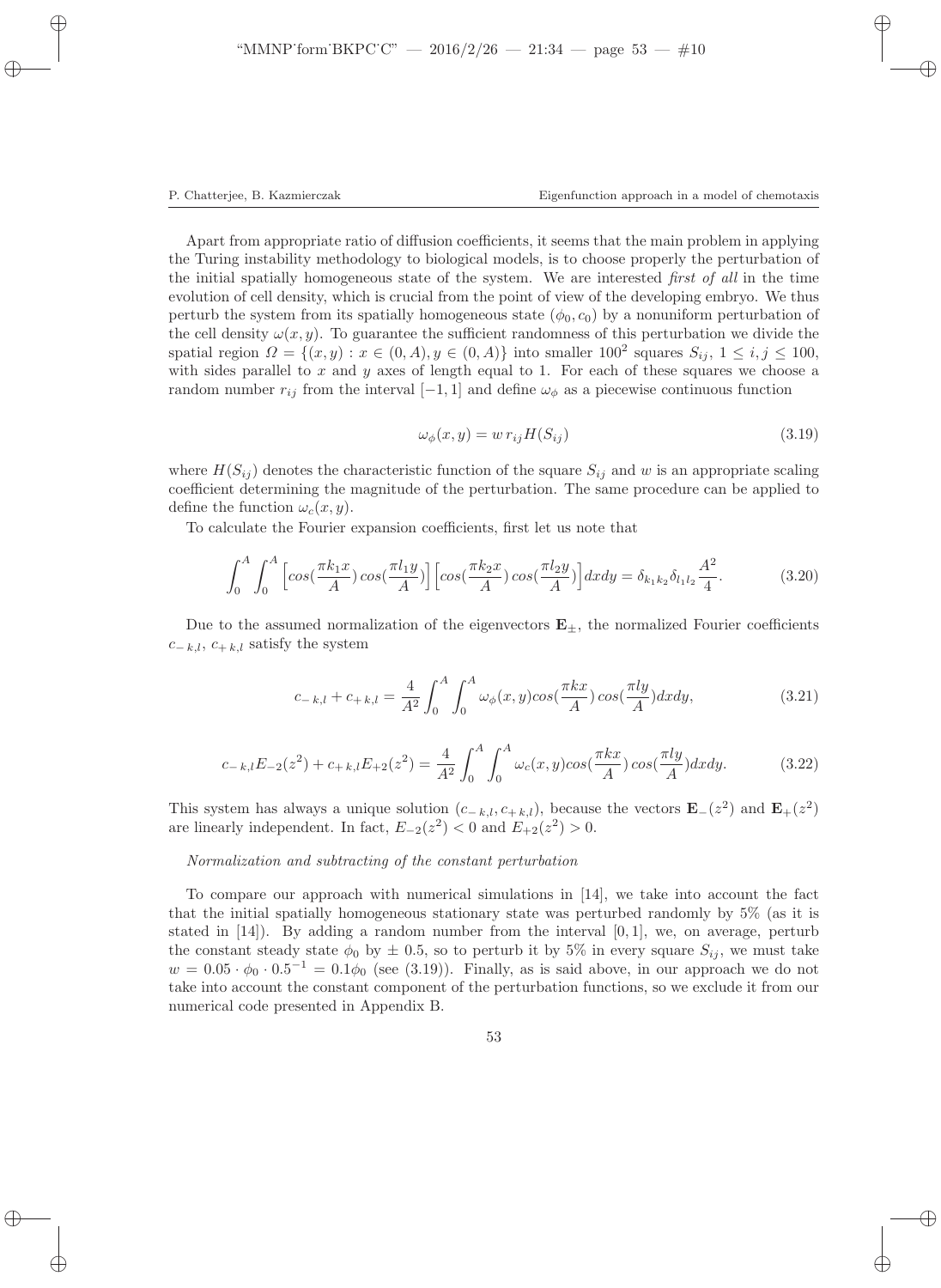## 4. Transient Turing-like patterns on a sphere

In this section we will study the model of chemotaxis governed by system  $(1.4)-(1.5)$  on a sphere. Such a model may describe e.g., the onset of angiogenesis on the surface of a tumour volume or behaviour of receptors on the cell membrane, and in the context of Turing bifurcation their local aggregation. In the coordinates  $(\theta, \eta)$  and with r being the radius of the sphere, the system governing the evolution of  $\phi(\theta, \eta, t)$  and  $c(\theta, \eta, t)$  has the following form

$$
\frac{\partial \phi}{\partial t} = \frac{D}{r^2 \sin \theta} \frac{\partial}{\partial \theta} \left( \sin(\theta) \Gamma(\phi) \frac{\partial \phi}{\partial \theta} \right) + \frac{D}{r^2 \sin \theta} \frac{\partial}{\partial \eta} \left( \Gamma(\phi) \frac{\partial \phi}{\partial \eta} \right) \n+ \frac{\chi_0}{r^2 \sin \theta} \frac{\partial}{\partial \theta} \left( \sin(\theta) \phi \frac{\partial c}{\partial \theta} \right) + \frac{\chi_0}{r^2 \sin \theta} \frac{\partial}{\partial \eta} \left( \phi \frac{\partial c}{\partial \eta} \right),
$$
\n(4.1)

$$
\frac{\partial c}{\partial t} = \frac{D_c}{r^2 \sin \theta} \frac{\partial}{\partial \theta} \left( \sin(\theta) \frac{\partial c}{\partial \theta} \right) + \frac{D_c}{r^2 \sin \theta} \frac{\partial^2 c}{\partial \eta^2} + a\phi - \gamma c. \tag{4.2}
$$

Linearizing system (1.4)-(1.5) around a spatially homogeneous steady state  $(\phi_0, c_0) = (\phi_0, \frac{\gamma}{a}\phi_0)$ , we arrive at the following system:

$$
\frac{\partial \phi}{\partial t} = \frac{D}{r^2} \Gamma(\phi) \Delta_S \phi - \frac{\chi_0 \phi_0}{r^2} \phi \Delta_B c,\tag{4.3}
$$

$$
\frac{\partial c}{\partial t} = \frac{D_c}{r^2} \Delta_S c + a\phi - \gamma c \tag{4.4}
$$

where  $\Delta_S$  is the Laplace-Beltrami operator on the unit sphere (i.e. for  $r = 1$ ):

$$
\Delta_S := \frac{1}{\sin \theta} \frac{\partial}{\partial \theta} \left( \sin(\theta) \frac{\partial}{\partial \theta} \right) + \frac{1}{\sin \theta} \frac{\partial^2}{\partial \eta^2}.
$$

Let us recall the real eigenfunctions of this operator. These are so called real spherical harmonics denoted by  $Y_{L_m}$ , where L is a nonnegative integer and  $m \in \{-L, \ldots, 0, \ldots, L\}$ . For fixed L, the functions  $Y_{L_m}$ ,  $m \in \{-L, \ldots, 0, \ldots, L\}$ , span the  $(2L + 1)$ -dimensional subspace of eigenfunctions corresponding to the eigenvalue  $(-L(L+1))$ , i.e.

$$
\Delta_S Y_{Lm}(\theta, \eta) = -L(L+1)Y_{Lm}(\theta, \eta). \tag{4.5}
$$

Every function  $Y_{Lm}$  is an appropriate linear combination of the standard (complex) functions  $Y_L^m$ and  $Y_L^{(-m)}$ . It can be assumed that, under proper normalization, the orthonormality condition is satisfied:

$$
\int_0^\pi \int_0^{2\pi} Y_{L_1m_1}(\theta,\eta) Y_{L_2m_2}(\theta,\eta) \sin \theta \, d\eta \, d\theta = \delta_{L_1L_2} \delta_{m_1m_2}.
$$

Similarly to the planar case, let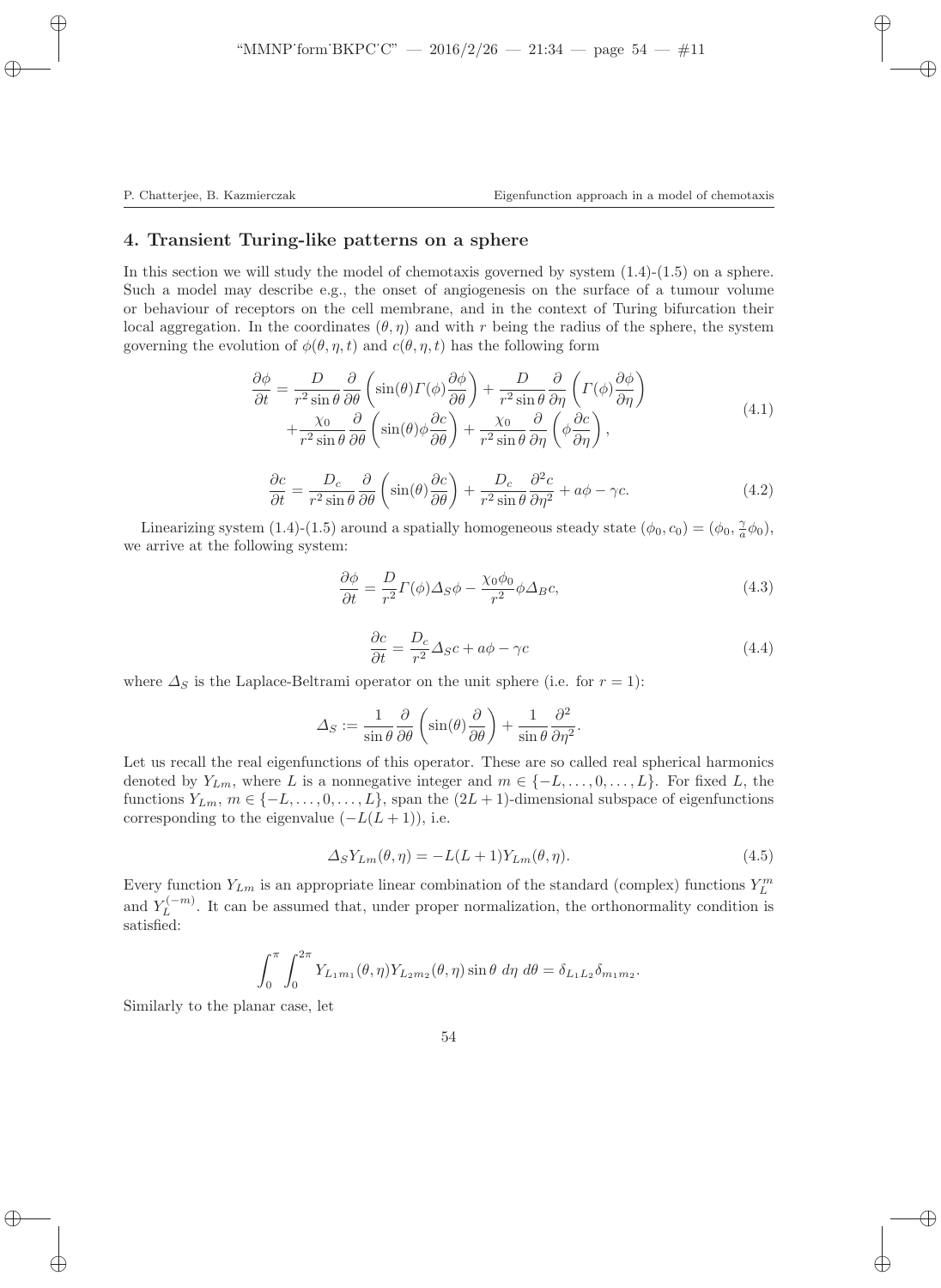$$
\mathbf{W}_{\pm Lm}(\theta,\eta) := \mathbf{E}_{\pm Lm} Y_{Lm}(\theta,\eta)
$$
\n(4.6)

where  $\mathbf{E}_{\pm Lm} \in \mathbb{R}^2$  are to be determined by demanding that  $\mathbf{W}_{\pm Lm}(\theta, \eta)$  constitute eigenfunctions of the linearization of the stationary counterpart of system (4.3)-(4.4). We are looking for solutions to system  $(4.3)-(4.4)$  in the following form:

$$
\begin{pmatrix}\n\phi(\theta,\eta,t) \\
c(\theta,\eta,t)\n\end{pmatrix} = \sum_{(L,m)\in\mathcal{M}_+} c_{+L,m} e^{\lambda_{+Lm}t} \mathbf{W}_{+Lm}(\theta,\eta) + \sum_{(L,m)\in\mathcal{M}_-} c_{-L,m} e^{\lambda_{-Lm}t} \mathbf{W}_{-Lm}(\theta,\eta).
$$
\n(4.7)

As in the planar case,  $\lambda_{+Lm}$  and  $\lambda_{-Lm}$  denote the eigenvalues corresponding to the eigenvectors  $E_{+ \, Lm}$  and  $E_{- \, Lm}$  of the matrix M defined below (see (4.8)). Thus putting the right hand side of  $(4.6)$  into  $(4.3)-(4.4)$ , we obtain by means of  $(4.5)$ :

$$
\lambda_{\pm Lm} \mathbf{E}_{\pm Lm} = -\mathbf{D} \frac{L(L+1)}{r^2} \mathbf{E}_{\pm Lm} + \mathbf{B} \mathbf{E}_{\pm Lm}
$$

where the matrices  **and**  $**B**$  **are defined in (3.4). It follows that if** 

$$
\mathbf{M} := \mathbf{B} - \mathbf{D} \frac{L(L+1)}{r^2},\tag{4.8}
$$

then  $\lambda_{\pm Lm}$  must satisfy the equation det(M –  $\lambda$ I) = 0, i.e.

$$
\det \begin{bmatrix} -\frac{L(L+1)}{r^2} D\Gamma(\phi_0) - \lambda & \frac{L(L+1)}{r^2} \chi_0 \phi_0 \\ a & -\gamma - \frac{L(L+1)}{r^2} D_c - \lambda \end{bmatrix} = 0.
$$
 (4.9)

Having the eigenvalues  $\lambda_{\pm Lm}$  of the matrix **M**, we are able to find the corresponding eigenvectors  $\mathbf{E}_{\pm Lm}$ . Let us note that the eigenvalues  $\lambda_{\pm Lm}$  (as well as the eigenvectors  $\mathbf{E}_{\pm Lm}$ ) depend, in fact, only on the integer  $L$ . Thus

$$
\lambda_{\pm L(-L)}=\lambda_{\pm L(-L+1)}=\ldots=\lambda_{\pm L(L-1)}=\lambda_{\pm LL}=:\lambda_{\pm L}.
$$

Moreover, if the volume fraction  $\phi_0$  in both of the analyzed cases is the same, then by identifying  $L(L+1)$  $\frac{r^2+1}{r^2}$  with  $z^2$ , we can repeat the analysis of the planar case. To be more precise, if the units of length are given by the equality

$$
\frac{L(L+1)}{r^2} \cong \frac{\pi^2}{A^2} (k^2 + l^2),
$$
\n(4.10)

then we have the approximate correspondence  $\lambda_{\pm L} \cong \lambda_{\pm k,l}$ .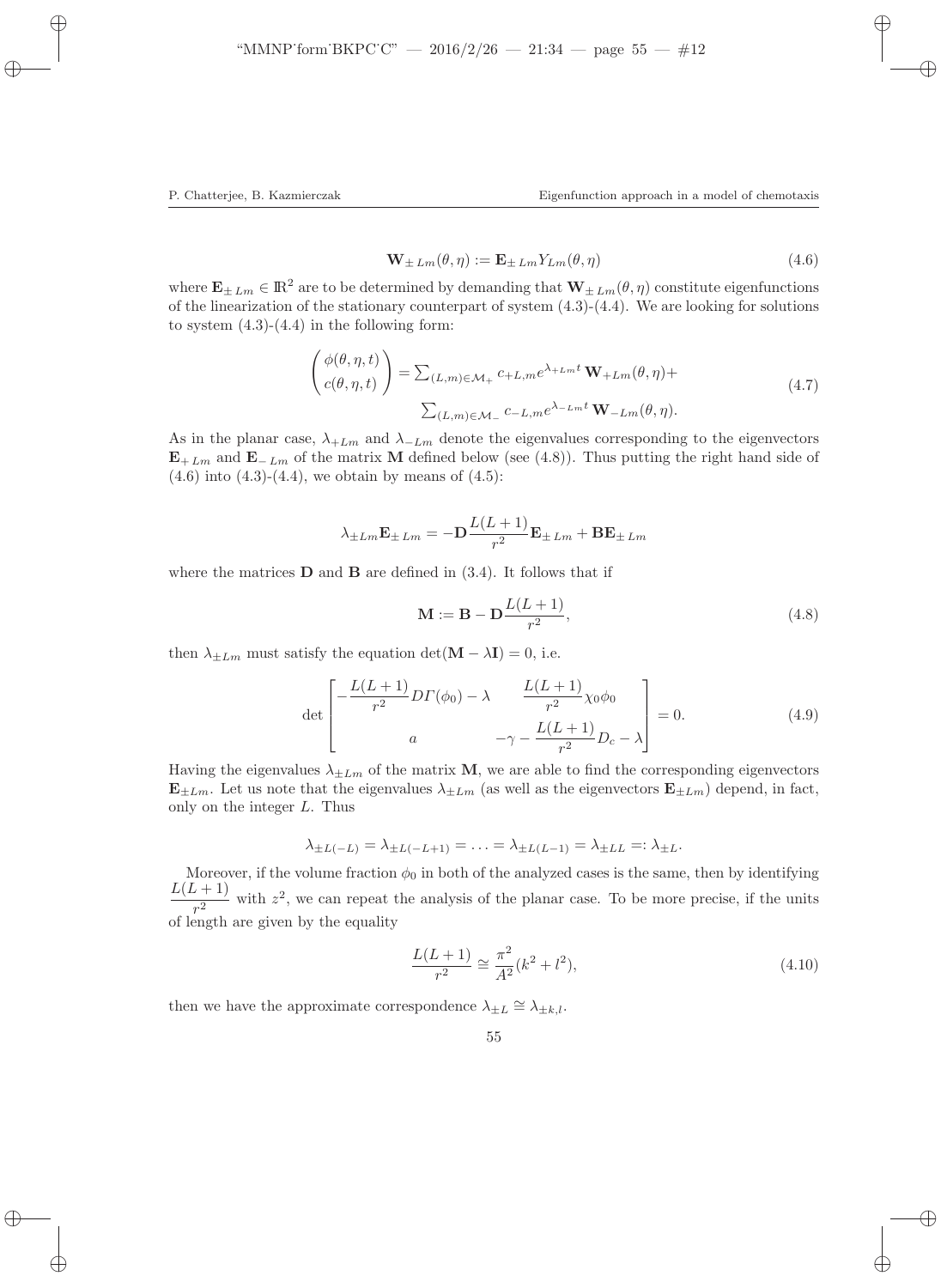It is obvious that the dominating spatial frequency in the transient patterns should depend both on the area of the sphere as well as on the number and size of the cells living on its surface. On one hand, due to (4.10), it follows from the analysis of the planar case that the number of possible positive eigenvalues increase with  $r^2$  (because in the planar case the eigenvalues depend only on  $z^2$ ). On the other hand, from the biological point of view, the spatial frequency of the initial perturbation is bounded from above by the size of cells, because in a region having an area corresponding to the area of the average cell, we have either single cell or no cell.

Let us consider early stages of tumour angiogenesis. Suppose that the boundary of a ball-shaped tumour has an area equal to 2.8 cm<sup>2</sup>. This implies that around 1500000 endothelial cells of the average area about 100  $\mu m^2$  occupying 0.54 volume fraction are distributed on the boundary of the tumour region. Assuming that the size of the cells in [14] corresponds to 0.6-1.2  $\mu$ m, we can conclude that  $A^2$  corresponds to the area of 100-400  $\mu m^2$ . It follows from (4.10) that in this case the number of pattern maxima is at least 700 times bigger than in the case analyzed in [14], which, due to the right panel of Figure 1 (and Figure 6 in [14]) is a huge number. This proves that the considered angiogenetic structure can be extremely complicated. Let us also note that, if we assume that the presented model of chemotaxis holds also in this case, then, due to (3.14), the maximal value of  $L(L+1)$  (equivalent to  $k^2 + l^2$  in the planar geometry) does not depend on D. This seems important in view of the fact that the motility of cells may be very low in some tissues.

Let us finally check, if we can use the above model, to consider the problem of receptor clusterization on the surface of immune B cells [11, 12]. In this case we should, however, adapt the assumptions concerning the volume fraction of the agglomerated objects, which are now receptor proteins. Let us consider the B cell as a ball of radius equal to  $6\mu$ m. Suppose that the number of B cells receptors (BCRs) on its membrane is of the order of  $10^5$  [17]. Suppose further that the area occupied by a single BCR on the membrane (corresponding to more or less to the cross sectional area of BCR proteins) equals approximately 100 nm<sup>2</sup> :=  $(L^0 \mu m)^2$ . It follows that the volume fraction is approximately equal to  $\phi_0 = 10^5 \cdot 10^2 (4\pi \cdot 36 \cdot 10^6)^{-1} = 0.022$ . Hence  $\Gamma(\phi_0) \approx 1.14$ . To obtain reasonable number of receptor clusters, we will use the following set of parameters:

$$
D = 1/16, r = 6, \tilde{a} = 3.0, L^{0} = 10 \cdot 10^{-3},
$$
  

$$
\beta = 15, \mu = 0.1 \cdot 200, D_{c} = 0.1, \phi_{0} = 0.022, \gamma = 0.014.
$$
 (4.11)

The changes with respect to the set  $(3.18)$ , are implied by the geometry (the values of  $r^{-2}$ corresponding to  $\pi^2/A^2$ ,  $L^0$  corresponding to the linear size of the objects), as well as by biochemical assumptions. To be more precise, we decreased the value of  $D_c$  to  $0.1 \mu m^2/s$ , because the diffusion of proteins on the membrane is extremely small, and increased 200 times the absolute value of the effective chemical potential  $\mu$ . We should keep in mind that the last change may not have a straightforward biological interpretation and has been introduced 'ad hoc' to compensate the decrease of the volume fraction  $\phi_0$  with respect to the planar case.

For the above set of parameters, according to inequality (3.14), we obtain the maximal value of  $L(L + 1)$  for which  $\lambda_{+L} > 0$  to be equal approximately to 6230 and the value of  $L(L + 1)$ corresponding to the largest  $\lambda_{+L}$  to be equal to 1600 (see, the right panel of Figure 3). So,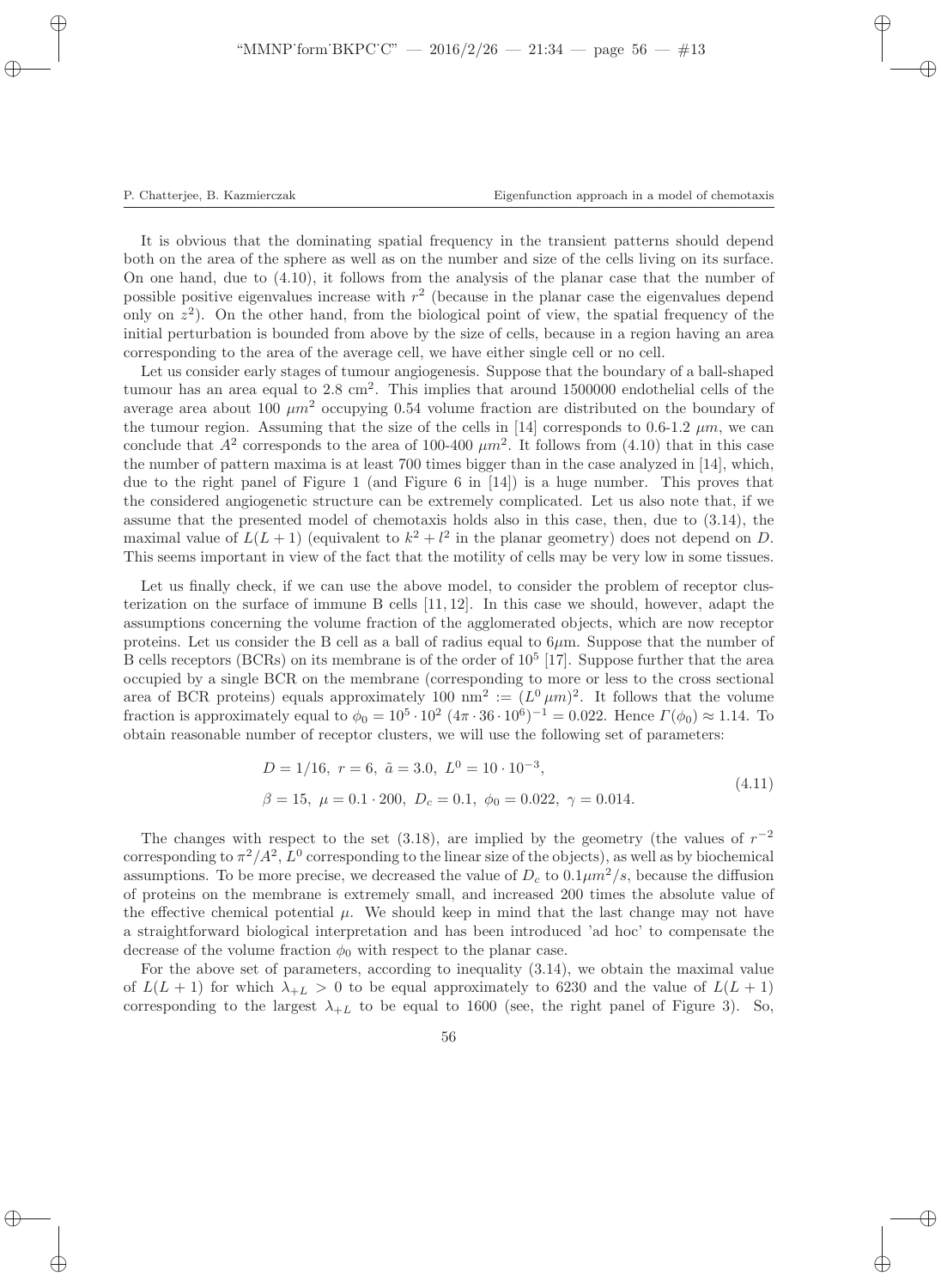in principle, we can obtain over 6000 receptor clusters. This is in a qualitative agreement with the references [7, 8, 16], where clusters of 10-20 receptors were considered as characteristic active 'quants' of receptors capable to activate stably a B cell.

The process of receptors clustering is often more complicated and may be also connected with some external factors. For example, the B cell clusters can be formed by receptor cross-linking due to binding of polyvalent ligands recruited from the solution [4]. Similarly, the receptor clusters can be formed by a B cell contact with an antigen-presenting cell (APC) loaded with antigens. In this case even monovalent ligands are also capable to initiate BCR signaling if presented on APC [3,15]. Nonetheless, it seems that the diffusion of receptors together with their tendency to aggregate due to some attractive interactions mediated by other agents, is the main ingredient in the process of their pattern formation. On the other hand, even if the receptors are completely immobile, they can create active regions via their interaction with cytosolic kinase molecules. Such a model was studied in [11, 12]. In principle, a similar method can be used to study the formation of Turing patterns in this volume-surface case.

### 5. Conclusions

In the paper, we studied the behaviour of solutions to the system partial differential equations derived in [14] and obtained by taking the macroscopic limits in a stochastic model taking into account cell diffusion and cell-cell interaction mediated by auxiliary molecules. The model is dedicated principally to description of bacterial structures formed due to chemotactic attraction, but its generality allows us to extend its validity to other cellular phenomena consisting in spatial pattern formation. Such processes play crucial role in cellular biology. On one hand, they are a background of morphogenesis, on the other hand they may be an onset, e.g. of angiogenesis leading to creation of an alimentary system of cancer cell population. Our approach is in the spirit of the Turing bifurcation theory, but specifically we concentrated on transient spatial structures. Such structures exist for some time, but may be not stable from the mathematical point of view. However, biologically, such structures can be stabilized by some other factors, which are not considered explicitly in the mathematical model. To track the formation of transient patterns, we considered the expansion of initial perturbation into eigenfunctions corresponding both to positive, as well as negative eigenvalues of the linearized system. The patterns obtained by the above procedure are very similar to the spatial patterns obtained in [14] via numerical simulations. Due to the large number of eigenfunctions used in the expansion of the solution, we used the Mathematica package to carry out the calculations. Using analogous analysis we considered the same system of equations, but in the spherical geometry. In this way we can describe spatial patterns on the boundary of cells or boundaries of various three dimensional multi-cellular structures. In the paper, we studied the formation of angiogenetic network of a ball-shaped tumour. In Appendix B we provide a Mathematica code used in the analysis of spatial patterns in the planar case.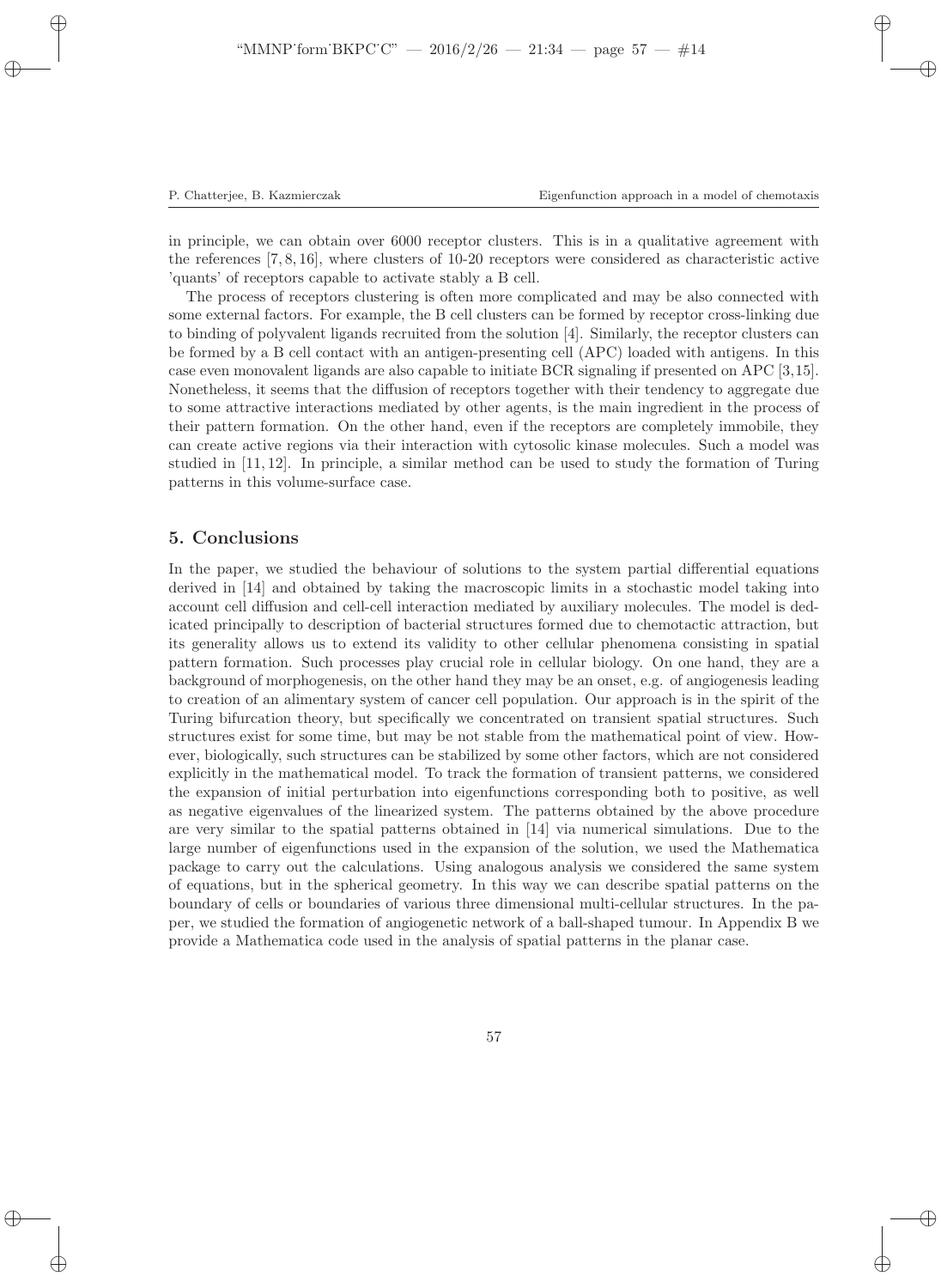#### Appendix

# A. Figures



FIGURE 1. Left panel: The two branches of eigenvalues as a function of  $(k^2 + l^2)$  for  $\mu = 0.005$ and other parameters as in (3.18). Both of the branches are negative for  $(k^2 + l^2) > 0$ . Right panel: The '+' branch of eigenvalues as a function of  $(k^2 + l^2)$  for all the parameters as in (3.18) (in particular  $\mu = 0.1$ ).



FIGURE 2. Early vascular network formation at  $t = 60$  obtained via the Mathematica code presented in the Appendix. The lightest colour corresponds to  $\phi \cong 0.7$  and the darkest to  $\phi \cong 0.4$ . Left and right panel: the flat colour map corresponding to Figure 6 in [14] for two different stochastic perturbation described in the text.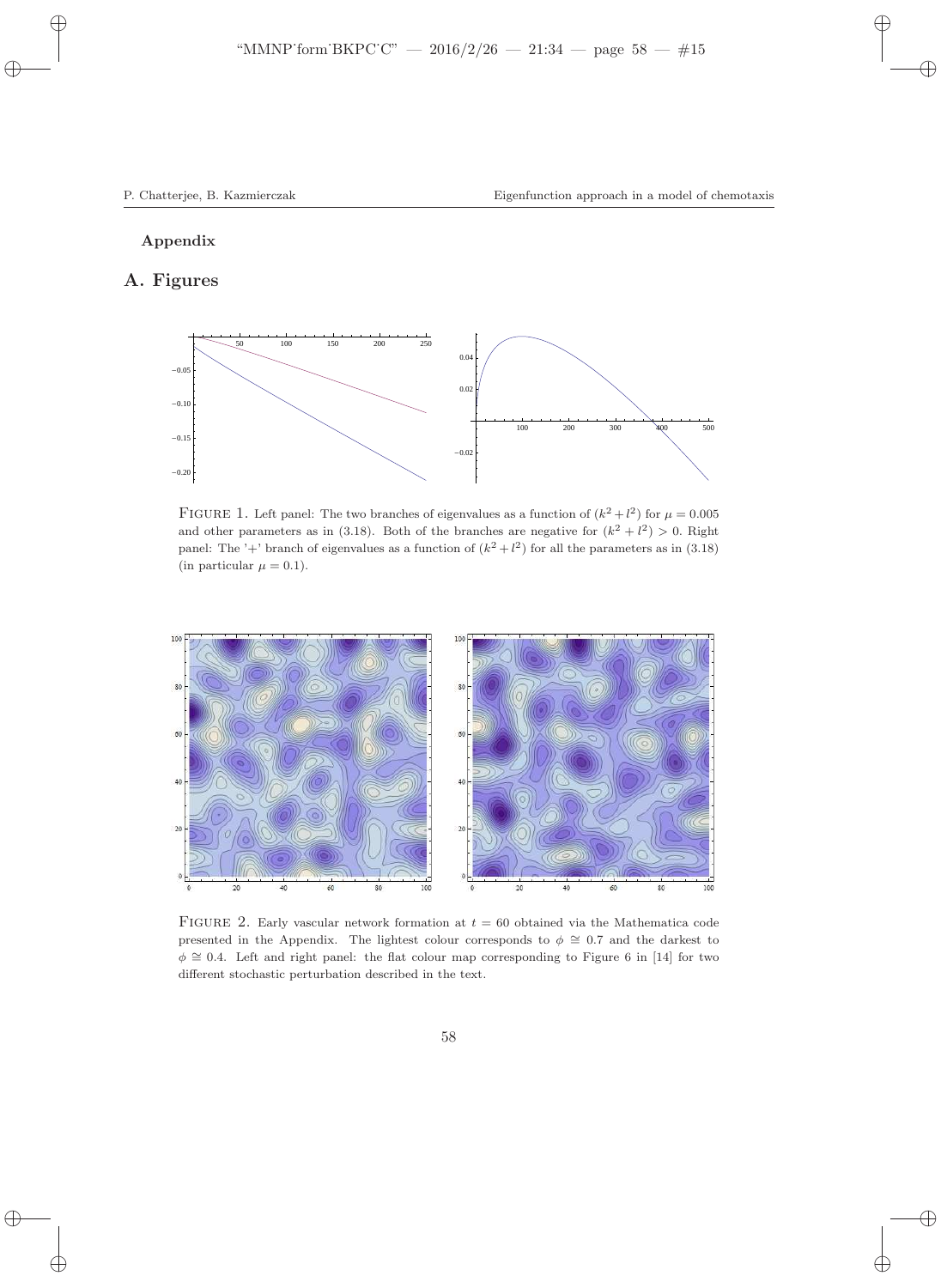

FIGURE 3. Left panel: A graphical presentation of the function  $Y_{Lm}$  with  $L = 24$  and  $m =$ 19. Right panel: The '+' branch of eigenvalues  $\lambda_{+Lm} = \lambda_{+L}$  as a function of  $L(L+1)$  for all the parameters as in (4.11) (in particular  $\mu = 0.1 \cdot 200$ ).

# B. Mathematica code

Here we insert a Mathematica code with commands realizing the successive steps of the procedure leading to obtain Figure 2. The procedure is described in section 3.

We will make the following change of denotations:

$$
D \to d, \ D_c \to S, \ L^0 \to L, \ \tilde{a} \to a, \ \chi_0 \to h, \ \beta \to b, \ \phi_0 \to u, \ \gamma \to gamma, \ \mu \to m,
$$
  

$$
\lambda_- \to W1, \ \lambda_+ \to W2, \ \mathbf{E}_- \to V1, \ \mathbf{E}_+ \to V2, \ c_{-k,l} \to \frac{4}{A^2}B1(k,l), \ c_{+k,l} \to \frac{4}{A^2}B2(k,l).
$$
 (A.1)

(\* We read in the values of the parameters.\*)

 $d = 1/16$ ;  $G = d*(1+u)/(1-u+u*Log[u])$ ;  $A = 100$ ;  $w = Pi^2/A^2$ ;  $a = 3.0$ ;  $L = 0.6 - 0.002/1.5$ ;  $S = 0.5$ ; m = 0.1; b = 15; h = d\*m\*b\*L<sup>2</sup>; u = 0.54; gamma = 0.014;

(\* We create a matrix  $MZ$  (see (3.9)), and compute its eigenvalues.<sup>\*</sup>)

 $MZ = \{\{\ -Z^*G, Z^*h^*u\ \}, \{a/L^2, -gamma-S^*Z\ \}\}; WZ = Eigenvalues[MZ]$ 

(\*We plot the real and imaginary parts of the first and second eigenvalues. \*)

Plot[{Re[WZ[[1]]],Re[WZ[[2]]]},{Z,0,10}] Plot[{Im[WZ[[1]]],Im[WZ[[2]]]},{Z,0,10}]

(\* We create the matrix M with Z from the matrix MZ by replacing Z with  $w(k^2 + l^2)$  and compute its eigenvalues.\*)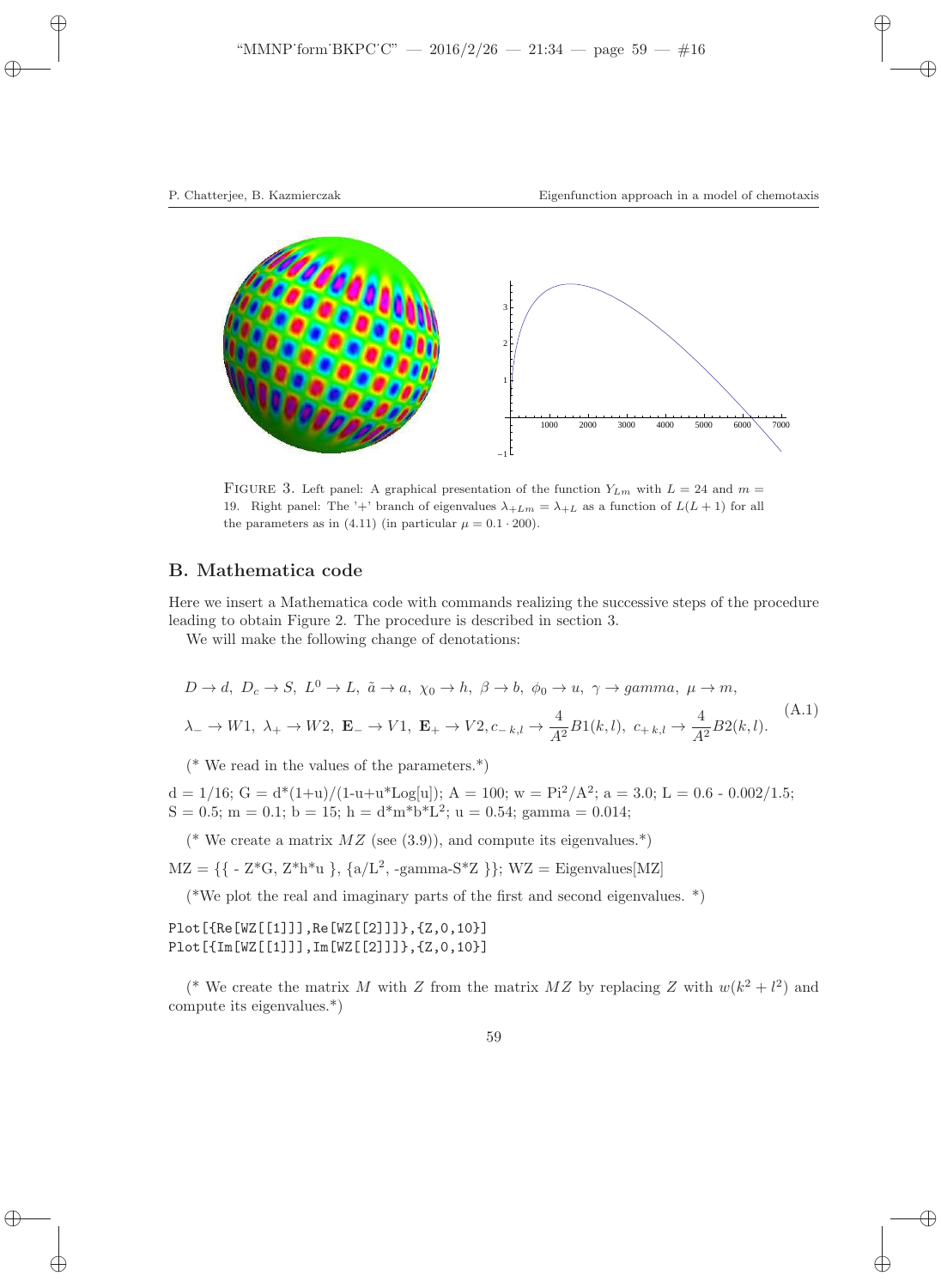$M = \{\{\text{-w*(k^2+l^2)*G, w*(k^2+l^2)*h*u}\}, \{a/L^2, \text{-gamma-S*w*(k^2+l^2)}\}\};$  W = Eigenvalues[M]

(\* We table the real parts of the second and first eigenvalues for different values of  $k$  and  $l$ , where  $0 \leq k, l \leq 30$ . This choice is dictated by the fact that for  $k^2 + l^2 > 900$  the values of  $\lambda_+$  are negative and relatively large in their absolute value (see right panel of Figure 1).  $\ast$ )

TW1 =Table[{{k,l},Re[W[[1]]]},{k,0,30},{l,0,30}]; TW2 =Table[{{k,l},Re[W[[2]]]},{k,0,30},{l,0,30}];

(\* We calculate the eigenvectors  $V1(k^2 + l^2)$  corresponding to the eigenvalues  $W1(k^2 + l^2)$ , and the eigenvectors  $V2(k^2 + l^2)$  corresponding to the eigenvalues  $W2(k^2 + l^2)$  (confer (A.1)). In defining the eigenvectors corresponding to the eigenvalue  $W1$  we resign from the normalization condition  $V1_1 = 1$  and replace them by the vectors  $\{0,1\}$ , every time their second component exceeds  $10^{12}$ . \*)

 $TV1 = Table[$  If  $[Abs[a/L^2/(gamma + w^*(k^2 + 1^2) S + W[[1]])] > 10^{12}$ ,  $\{\{k, 1\}, \{0, 1\}\}, \{\{k, 1\}, \{0, 2\}\}\$  $\{1, \frac{a}{L^2}{\text{gamma}} + w^*(k^2 + l^2) S + W[[1]])\}\}, \{k, 0, 30\}, \{l, 0, 30\}\};$ 

TV2 = Table[{{k, 1}, {1, a/L<sup>2</sup>/(gamma + w<sup>\*</sup>(k<sup>2</sup> + 1<sup>2</sup>) S + W[[2]])}}, {k, 0, 30}, {1, 0, 30}];

(\* We define the piecewise continuous unnormalized function  $\omega_{\phi}(x, y): A \times A \to \mathbb{R}$  by choosing randomly real numbers within the range  $\{-1, 1\}$  in the small unit squares corresponding to i, j, where  $0 \le i, j \le 99.$ \*)

TFR=Table[{{i,j}, Random[Real,{-1,1}]},{i,0,99},{j,0,99}];

(\* Likewise, we define the piecewise continuous unnormalized function  $\omega_c(x, y) : A \times A \to \mathbb{R}$ . \*)

TCR=Table[{{i,j}, Random[Real,{-1,1}]},{i,0,99},{j,0,99}];

(\* We calculate the coefficients of expansion of the initial data  $\omega_{\phi}(x, y)$  in the basis of functions  $cos(\frac{\pi kx}{A})cos(\frac{\pi ly}{A})$  by computing approximate values of the integrals on the right hand sides of  $(3.21)$  and  $(3.22)$ .  $*)$ 

 $TF=Table[{k,1},Sum[TFR[[i]][[i]][[2]]*Cos[0.5+TFR[[i]][[i]][[1]]]$  $[[1]]*Pi* k/100]*Cos[0.5+T[[i]][[j]][[1]][[2]]*Pi*1/100],$ {i,1,100},{j,1,100}]},{k,0,30},{l,0,30}];

TC=Table[{{k,l},Sum[TCR[[i]][[j]][[2]]\*Cos[0.5+T[[i]][[j]][[1]]  $[[1]]*Pi* k/100]*Cos[0.5+TCR[[i]][[j]][[1]][[2]]*Pi*1/100],$ {i,1,100},{j,1,100}]},{k,0,30},{l,0,30}];

(\* We solve system  $(3.21)-(3.22)$  to calculate the coefficients B1 and B2 determining the coefficients  $c_{-k,l}$  and  $c_{+k,l}$  (see (A.1). \*)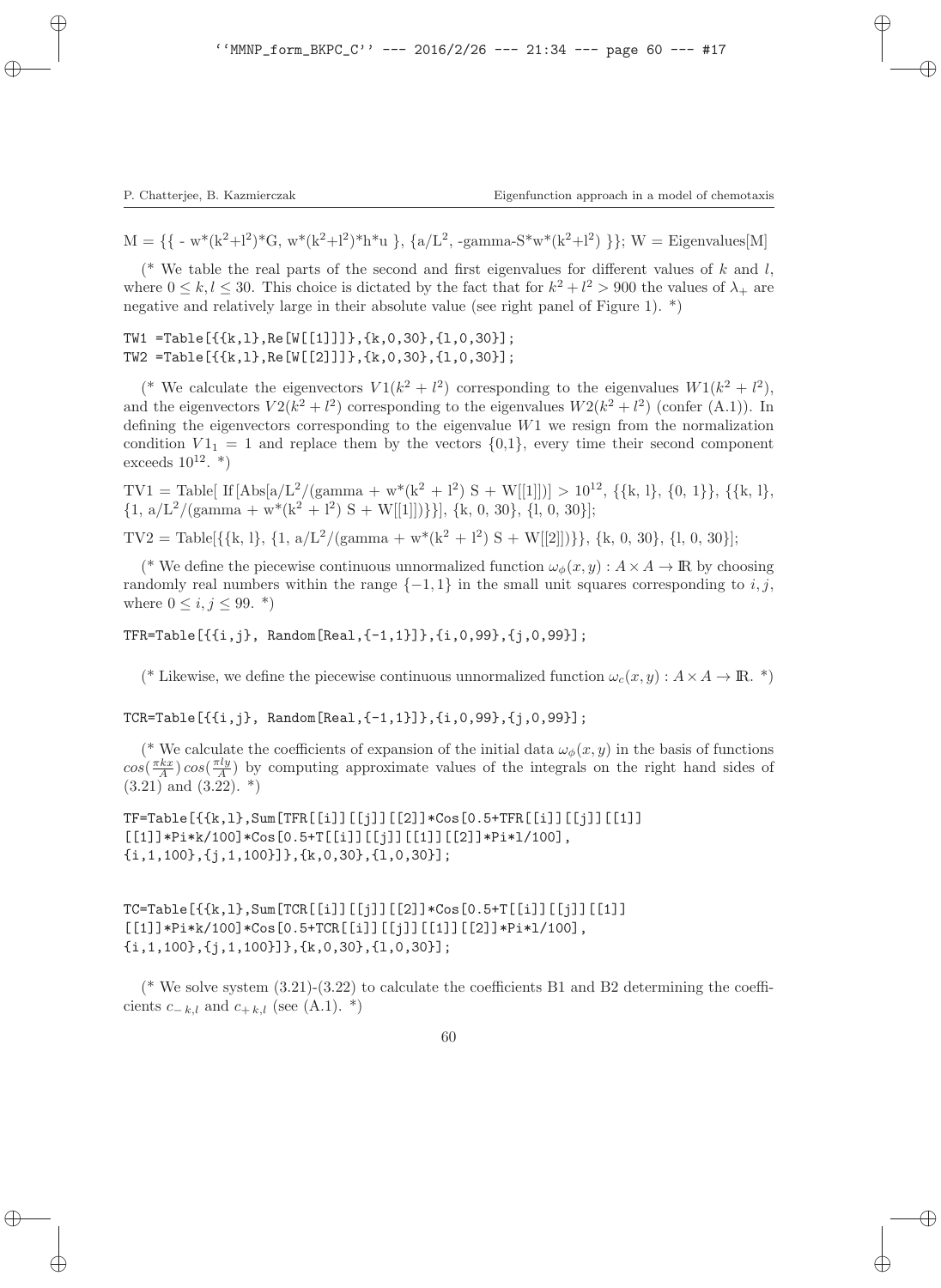```
TCoeff = Table[{k,1},B1 = B1H/.{Solve[{TF[[k]][[1]][[2]],TC[[k]][[1]][[2]]} = =
B1H*TV1[[k]][[1]][[2]] + B2H*TV2[[k]][[1]][[2]],{B1H,B2H}][[1]][[1]]},
B2 = B2H / .{Solve[{TF[[k]][[1]][[2]],TC[[k]][[1]][[2]]} = =
B1H *TV1[[k]][[l]][[2]] + B2H*TV2[[k]][[l]][[2]],{B1H,B2H}][[1]][[2]]}},
{k, 1, 31}, {1, 1, 31};
```
(\* We make the contour plot of the resulting pattern according to (3.17) and the remarks following (3.17) concerning the normalization and subtraction of the constant component. \*)

```
FR = 0.1*0.54*(50)^(-2)*(Sum[(TCoeff[[k]][[1]][[3]]*)Exp[60*TW2[[k]][[l]][[2]]] +
TCoeff[[k]][[l]][[2]]*Exp[60*TW1[[k]][[l]][[2]]])*
Cos[TF[[k]][[l]][[1]][[1]]*Pi x/100]*
Cos[TF[[k]][[1]][[1]][[2]]*Pi*vy/100]*(1-1/2*KroneckerDelta[k,l]),{k,1,31}, {l,1,31}]-
1/2*(TCoeff[[1]][[1]][[3]]*Exp[60*TW2[[1]][[1]][[2]]] +
TCoeff[[1]][[1]][[2]]*Exp[60*TW1[[1]][[1]][[2]]]));
%\end{lstlisting}
```

```
CP =ContourPlot[FR+0.54,{x,0,100},{y,0,100},PlotPoints->100,
PlotRange->All,ColorFunction->"LakeColors"]
```
Acknowledgements. This work was partially supported by grant NCN 2014/13/B/NZ2/03840.

# References

- [1] M. Alber, R. Gejji, B. Kazmierczak. Existence of global solutions of a macro-scopic model of cellular motion in a chemotactic field. Appl. Math. Lett., 22 (2009), 1645-1648.
- [2] M. Alber, T. Glimm, H.G.E. Hentschel, B. Kazmierczak, S.A. Newman. Stability of n-dimensional patterns in a generalized Turing system: implications for biological pattern formation. Nonlinearity, 18 (2005), 125-138.
- [3] F.D. Batista, D. Iber, M.S. Neuberger. B cells acquire antigen from target cells after synapse formation. Nature, 411 (2001), 489-494.
- [4] R.J. Brezski, J.G. Monroe. B-cell receptor. Adv. Exp. Med. Biol., 640 (2008), 12-21.
- [5] Y.R. Carrasco, F.D. Batista. B cells acquire particulate antigen in a macrophage-rich area at the boundary between the follicle and the subcapsular sinus of the lymph node. Immunity, 27 (2007), 160-171.
- [6] S. Christley, M.S. Alber, S.A. Newman. Patterns of mesenchymal condensation in a multiscale, discrete stochastic model, PLoS Comput. Biol., 3 (2007), e76.
- [7] H.M. Dintzis, R.Z. Dintzis, B. Vogelstein. Molecular determinants of immunogenicity: the immunon model of immune response. Proc. Natl. Acad. Sci. USA, 73 (1976), 3671-3675.
- [8] R.Z. Dintzis, M.H. Middleton, H.M. Dintzis, Studies on the immunogenicity and tolerogenicity of T-independent antigens. J. Immunol., 131 (1983), 2196-2203.
- [9] A. Gamba, D. Ambrosi, A. Coniglio, A. De Candia, S.Di Talia, E. Giraudo, G. Serini, L. Preziosi, F. Bussolino. Percolation, morphogenesis, and Burgers dynamics in blood vessels formation. Phys. Rev. Lett., 90 (2003), 118101.
- [10] S. Guido, D. Ambrosi, E. Giraudo, A. Gamba, L. Preziosi, F. Bussolino. Modeling the early stages of vascular network assembly. EMBO J., 22 (2003), 1771-1779.